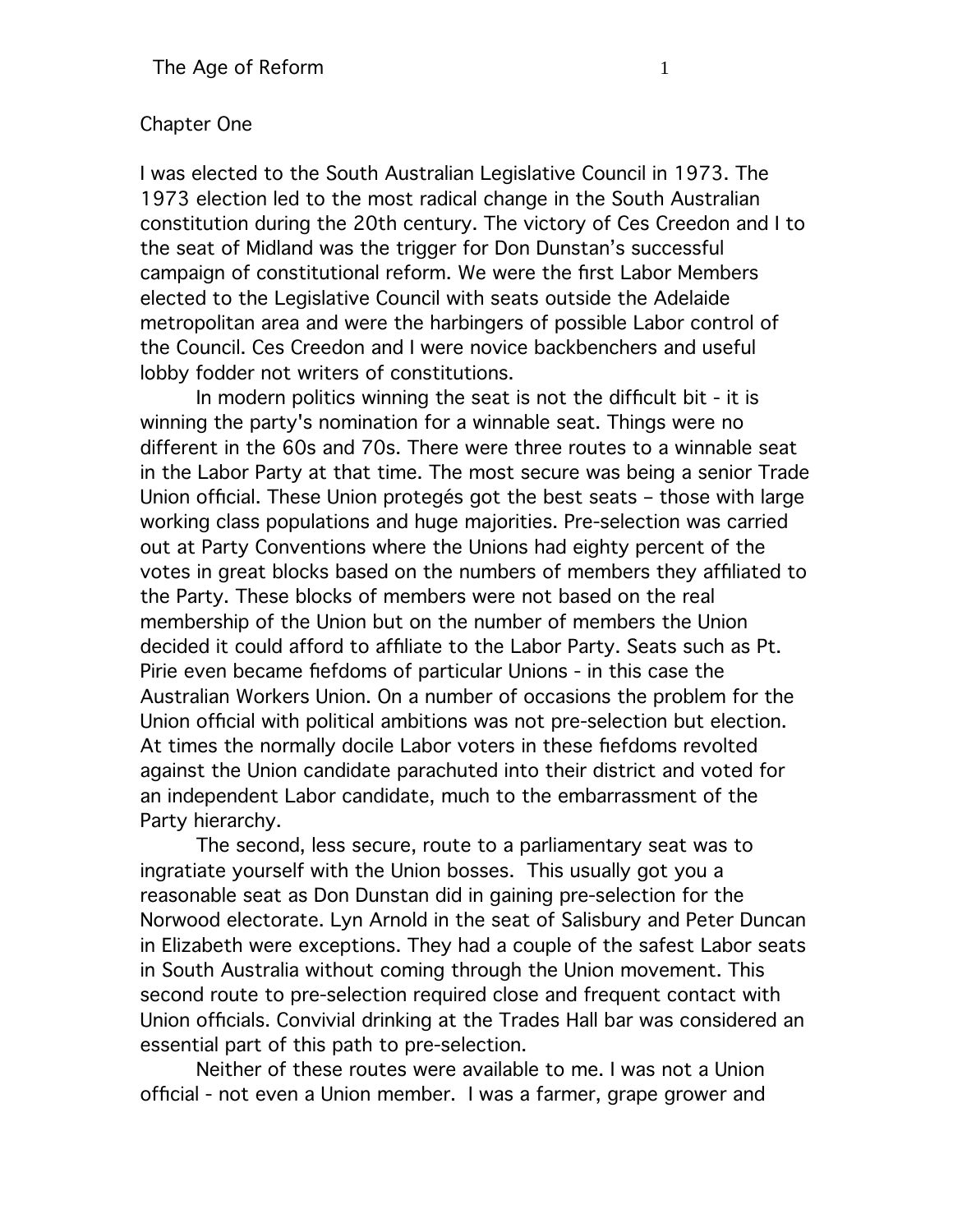winemaker in the Barossa Valley. I had little contact with senior Union offcials and could not afford the time or the petrol for frequent journeys to Adelaide for drinks at the Trades Hall bar. I was forced to take the much more hazardous third route of "they owe you one". This required the candidate to fight a number of hopeless seats and build up enough credit with Party offcials, the Premier, and other people with infuence to persuade the controllers of the big Union block votes to pre-select you. It was a path fraught with obstacles.

I would like, for the sake of this memoir, to say that Don Dunstan inspired me to join the Labor Party and become a Member of Parliament and Minister. It would make a better plot but the truth is much stranger. I had from university days in Britain been a Labor supporter and voter but had not joined the Labor Party. Bert Kelly tipped me over into activity. Bert was the Federal Liberal Member for the seat of Wakefeld - a vast seat that covered half of South Australia. South Australia was atypical within the Australian political system as the Liberal Party completely dominated the conservative side of politics. There was a tiny Country Party (later National Party) modeled on other states but it only managed to win one seat in the State Parliament. Originally the South Australian branch was called the Liberal and Country League. The name was simplifed to Liberal Party but the confict between the rival wings remained. It was hardly surprising that Bert Kelly, with a farming background, was part of the Country wing that was vehemently opposed to tariffs on imports - an issue dear to the hearts of cereal and sheep farmers. The Liberal wing, with investments in manufacturing industry, were in favour of protection against cheap imports. To confuse the issue further farmers producing mainly for the local market were on balance in favour of protection rather than free trade. Fortunately for Bert Kelly the seat of Wakefeld did not include the Riverland where irrigated farmers received tariff protection or other forms of assistance on many of their crops. A neighbor of mine at Lyndoch asked me to come and listen to him speak at a public meeting and I decided to go. Although I realised I was unlikely to agree with what he said, I thought it would be interesting. He gave a political pep talk to an audience consisting mainly of local Liberal activists about the Vietnam War and other current issues.

The Vietnam War had been a great vindication for the Liberal Party. Ever since the Korean War in the 1950s they had been warning the Australian public about the dangers of the Red Arrows. All Australians had a sound background in military tactics. They had learnt as children at the Saturday afternoon matinee at the local cinema that when the Red Indians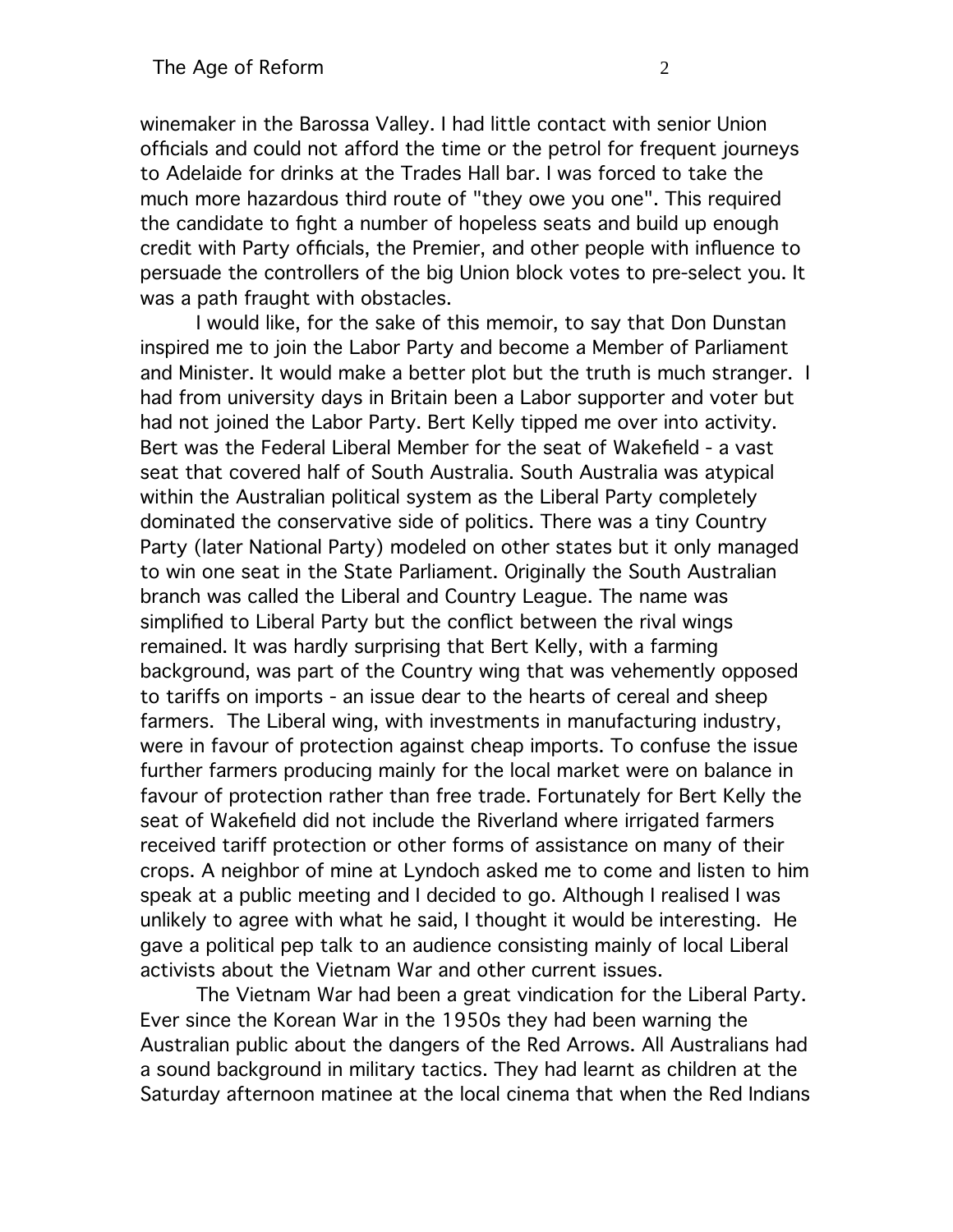attacked down hill it was a "close run thing" and while the palefaces always won in the end such attacks should not be dismissed lightly. Fighting against gravity was tough. At every election since the Korean War the Liberals issued little maps as part of their election propaganda showing a Red Arrows gravity attack coming down on Australia from China and Vietnam. The downward angle was particularly threatening. It was also the period before mass tourism to Asia. The little maps convinced Australia voters that it was only a hop, skip and a jump through the islands for the Red Arrows to land in Sydney. The reality is of course quite different with Bangkok a ten hour fight away by fast modern jets. Transferred to a European context I cannot see the Conservatives in Britain having the same electoral success with maps showing a Red Arrow attack from Tibet. They would be attacking sideways without the help of gravity and instead of a gentle cruise through the tropical islands the Red Arrows would have to cross many mountain obstacles before they could attack London.

The Red Arrows have now ridden off into the sunset and out of the Liberal Party's electoral propaganda but the concept of a gravity attack on Australia has been revived with the invasion of the paddle boat people. It is obvious they could never cross the treacherous Timor Sea in their leaking boats if they did not have gravity on their side.

Bert Kelly made me realise that I could no long sit on the sidelines as a Labor supporter and voter but would have to become a Labor Party member and do something positive. I wrote to my local Labor Member of Parliament, Molly Byrne, who invited me to attend a meeting of the local Labor sub-branch at the nearby village of Williamstown. Again for the sake of a good plot I should have become involved in Federal politics in opposition to Bert Kelly but while I was strongly opposed to the Vietnam War and the Red Arrows interpretation of foreign affairs it was not the only issue on my political agenda.

The members of the Williamstown Labor Party sub-branch were mostly government employees from the forests and reservoirs. People who worked for private employers in small country towns were reluctant to show their political allegiance because they feared discrimination. The sub-branch members all knew me immediately even if I did not know them. One branch member had worked as a shearing shed hand for my great grandfather, Edwin Barrett, but the others all knew where I came from, the large property I owned and my family background but showed no resentment. Later I was to fnd a few Union offcials deeply suspicious about my middle class origins and large landholding but that was not the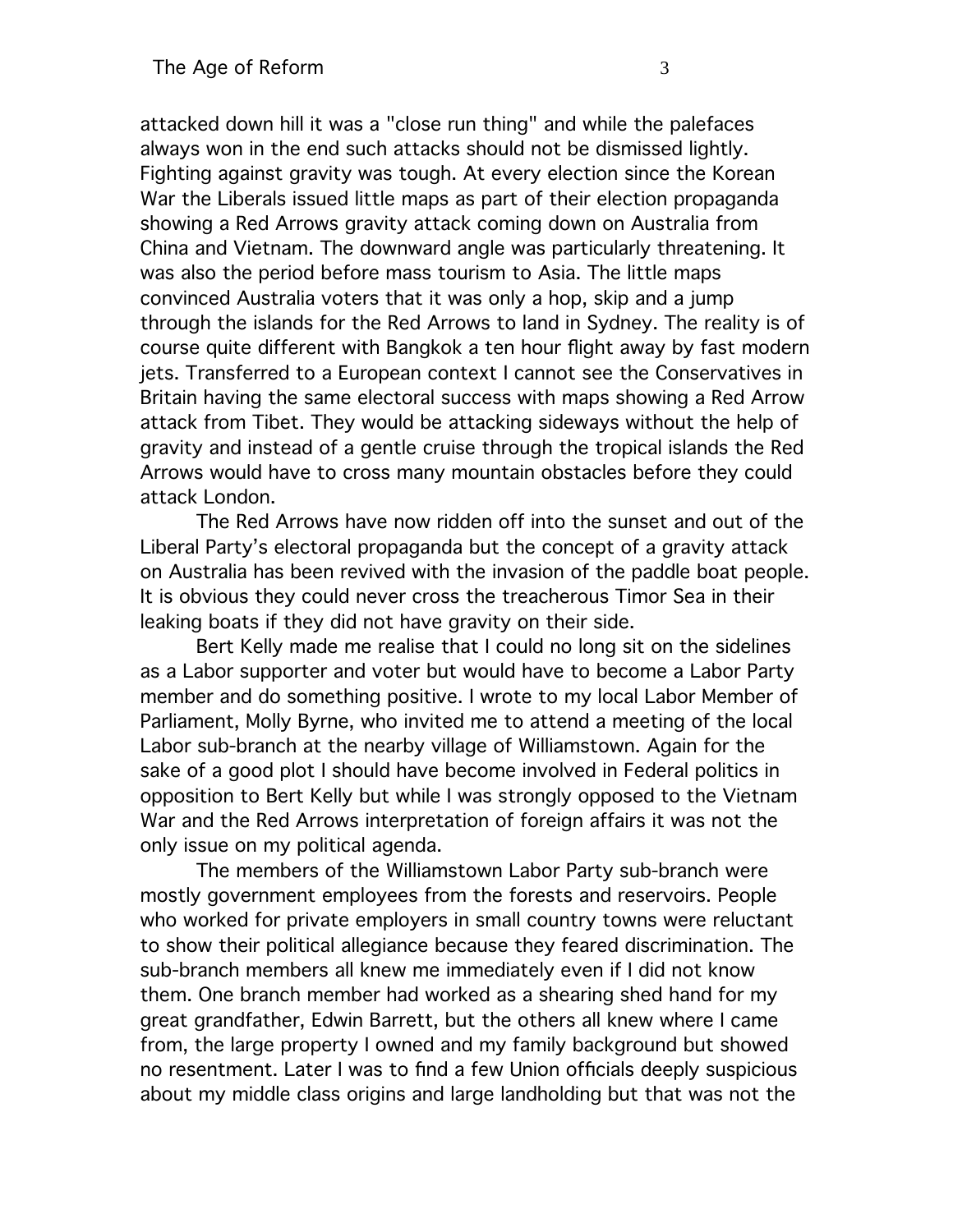attitude of the rank and fle. The members of the sub-branch represented the best of the Labor Party at that time. They were a collection of free spirits united in common desire for a better and fairer world but otherwise prepared to argue fercely for a range of unfashionable and awkward political opinions. Later the sub-branch was strengthened by an infux of rural retreaters who also believed strongly in a non-nuclear future and many other environmental issues. In the 1980s they all decided to vote the sub-branch out of existence rather than become collaborators in the uranium mining policies of the Bannon and Hawke Governments.

Before the 1968 State election Molly Byrne asked me to stand as the Labor candidate for the safe Liberal seat of Angas that covered the northern part of the Barossa Valley. She was under heavy pressure from the Liberal campaign in her own Barossa electorate as it was still considered a marginal seat. She needed to keep Liberal Party workers on their own patch. If there was no Labor candidate in Angas those Liberals would provide additional support to the Liberal campaign in her electorate.

I agreed to stand as I thought it would be useful to the Labor Party. I had not yet developed my own political ambitions nor was I plotting a series of hopeless seats for a "they owe you one" attempt on some winnable seat in the future.

I was given a list of Labor members of a long defunct Labor Party sub-branch in Nuriootpa and told to get on with it. The Party organisation in Adelaide had more important things to do and could not waste time or resources in such a totally hopeless seat. I found one or two of the old members who were still alive, kicking and prepared to help so we set off to create an apparently active campaign with no resources or substance. Our team of two, sometimes expanded to three, would door-knock houses in the electorate, not on a consistent basis, but in a series of guerrilla attacks. One night we would be in one town, another in a town at the other end of the electorate and sometimes in small villages that would never normally be approached on an individual basis. The plan - which succeeded brilliantly - was to give the Liberals the impression, as reports from their supporters of our work fltered back, that the Labor Party had many teams of door-knockers covering the whole electorate intensively. We realised no one would bother to go into details of when, where and how many but jump to the conclusion that Angaston, Tanunda and Nuriootpa were being door-knocked as well as many smaller towns. Two gnats were all they were up against but they believed it was a whole army. Mao would have been proud of us.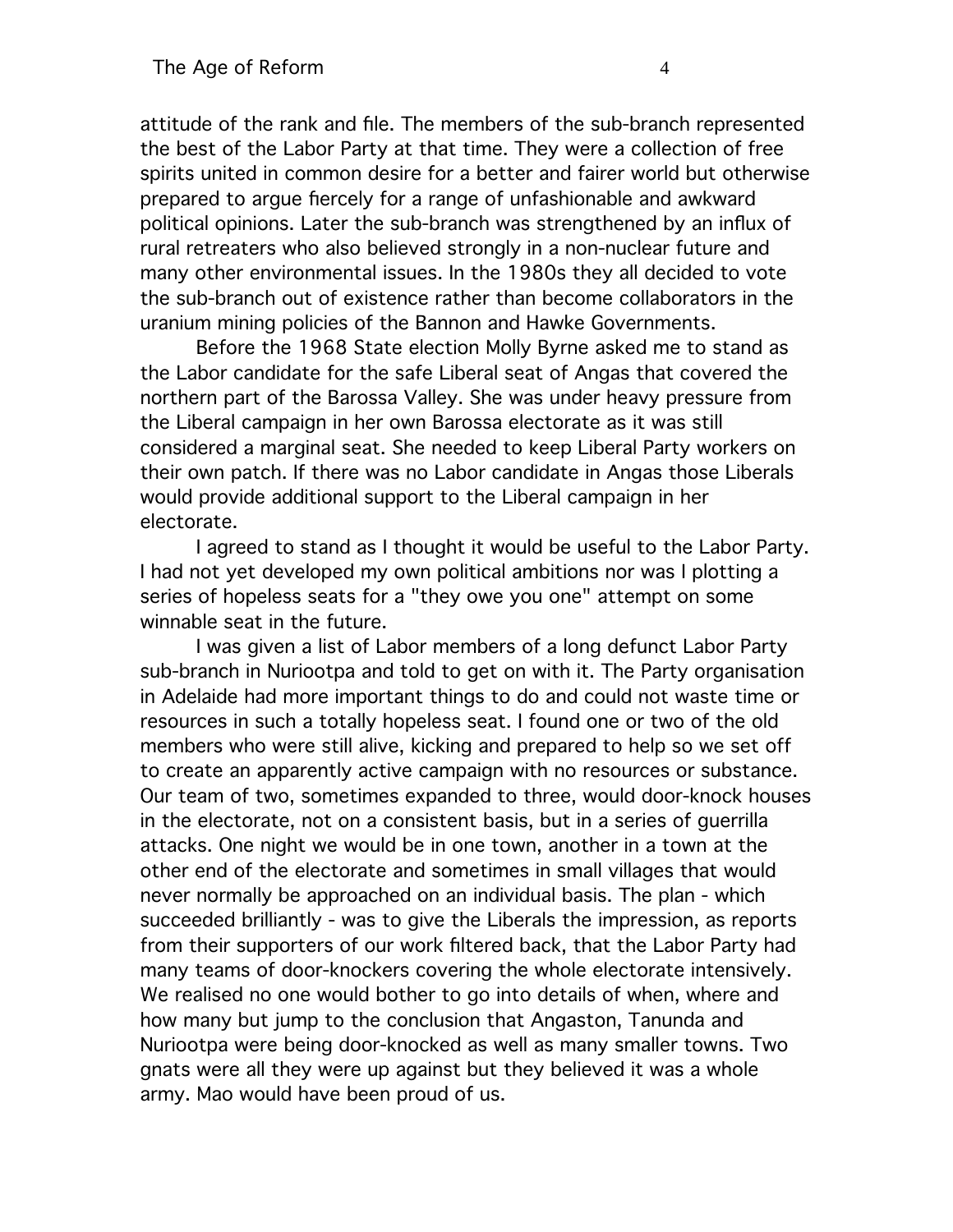The Liberal campaign that was launched in response followed a more traditional pattern of a series of public meetings. One hot night in Tanunda our tiny twosome passed the Institute Hall on that night's doorknocking skirmish and we saw a Liberal public meeting in progress. Four sweating politicians dressed in their dark suits were on the platform and a handful of people were dozing in the audience. I began to move on but my companion stayed to listen through the open windows, concealed in the darkness outside. In retrospect the 1968 election can be seen as a turning point in the long campaign for electoral reform in South Australia and as a crucial part of Don Dunstan's political survival. It was not fought that way. The campaign focused on more trivial bread and butter issues. The parochial issue in the Barossa Valley at the time was the connection of the water supply to the Murray River by pipeline thus providing reliable supplies even in times of drought.

The speaker in the hall droned on and on about what the Liberals had done for the electorate when in office before 1965 and then said that the new pipeline, although built by Labor, was really a Liberal idea. At this point my friend could stand it no more and bellowed in a voice that rattled the window panes: "You bloody liar!" The speaker stopped dead. The audience woke abruptly from their slumbers almost falling off their chairs. The line of politicians on the platform looked startled. We laughed quietly to ourselves and moved on wondering whether audiences for future Liberal public meetings increased in the hope of more excitement from the ghostly interjector. Molly Byrne held her seat of Barossa very comfortably but overall the Labor Party lost rural votes in a few key marginal seats and narrowly lost government.

I had made contact with the staff of Party Offce and had become friendly with David Combe and his wife. David had been on Don Dunstan's staff and was now Assistant Party Secretary to Mick Young. David Combe persuaded me to stand for the Federal seat of Wakefeld in the 1969 election. It was ironical that I should stand against Bert Kelly - the person who had stirred me into becoming a Labor activist. It was another of those really hopeless seats. I calculated that if I won Wakefeld for Labor there would be only two Liberal Members left in the Federal Parliament. While such things have happened in Canada it did not cross my mind that I would ever win. Labor needed a candidate to bring out the vote for the Senate and my campaign was closely linked to the Senate. The tactics I had used in Angas were appropriate to a short campaign and a small area but would be ridiculous over a longer one. Wakefeld was a huge electorate covering almost half the State and many times larger than the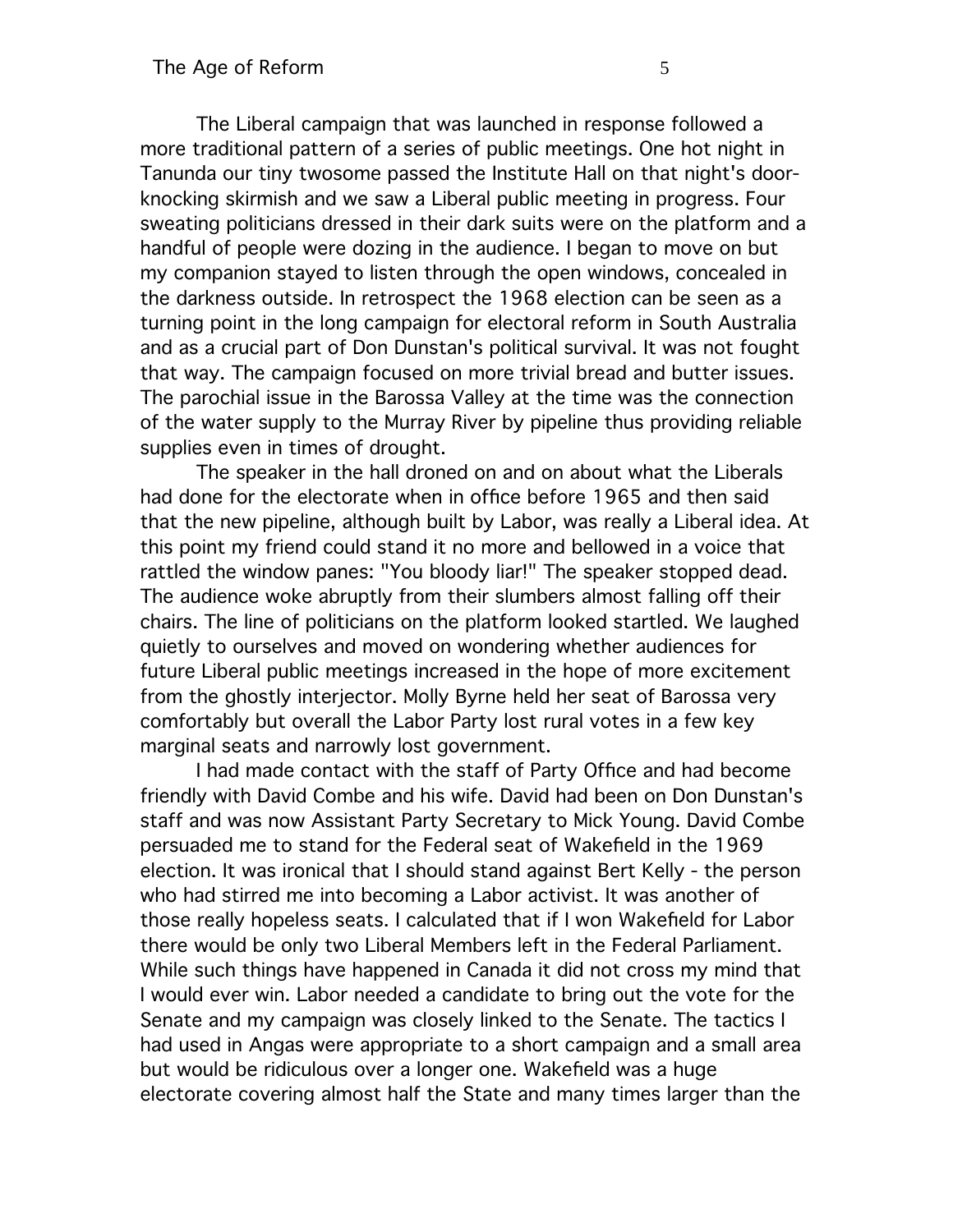area of Britain. I could not see myself dashing off to distant parts to do a spot of door-knocking. Instead I started a newspaper campaign through press releases and letters to local newspapers. I found to my surprise that the editors of the country newspapers were eager for material. Provided it was not too blatantly party political they would print most of what I sent them - even if mine was buried at the back while Bert Kelly's stuff was on page two. From this little acorn I also grew into a part-time journalist and later a writer.

 The Wakefeld campaign also showed me what a mystery rural policy was to the Labor Party. Again and again I found when I rang Mick Young or David Combe at Party Headquarters for policy directions that they were totally stumped. I would respond by asking if, as they had no policy, they would like me to write them one on some rural issue. They were delighted. I would send a draft down to them, they would refer it to Rex Paterson, the Federal Shadow Minister of Agriculture, and nine times out of ten it would become the Labor policy nationally. Mick Young was by then Acting Federal Secretary. He was so pleased with the policy I did on the wheat industry that he turned it over to his advertising people who wrapped it in some fancy art work and printed off hundreds of thousands of copies for distribution throughout rural Australia.

The 1969 Federal election was a triumph for the Labor Party and took it out of the decades spent in wilderness to within striking distance of Government at the next (1972) election. Of course I remained a farmer and grape grower at Lyndoch.

Back on the South Australian scene, Steele Hall, the Liberal Premier who had won the 1968 election, was pressured into drawing new and slightly fairer boundaries for the State electorates. There was a great scramble of candidates for the whole mass of potential Labor seats. I had not yet accumulated suffcient Brownie points under "they owe you one" rules to get a good seat but was offered Light - a new electorate that mixed the strongly Labor area of Gawler with a substantial hinterland of Liberal country. This was a Liberal marginal seat according to the voting patterns of 1968 but could be won by Labor on a small percentage swing.

I thus became involved in a serious campaign with real Party support. It was during the 1970 campaign that I frst had close contact with Don Dunstan who spent a few days on the campaign trail with me in the Barossa wineries and in Gawler. It also introduced me to the unspeakable boredom of one's own voice during electioneering. Don Dunstan and I would go during the day from work place to work place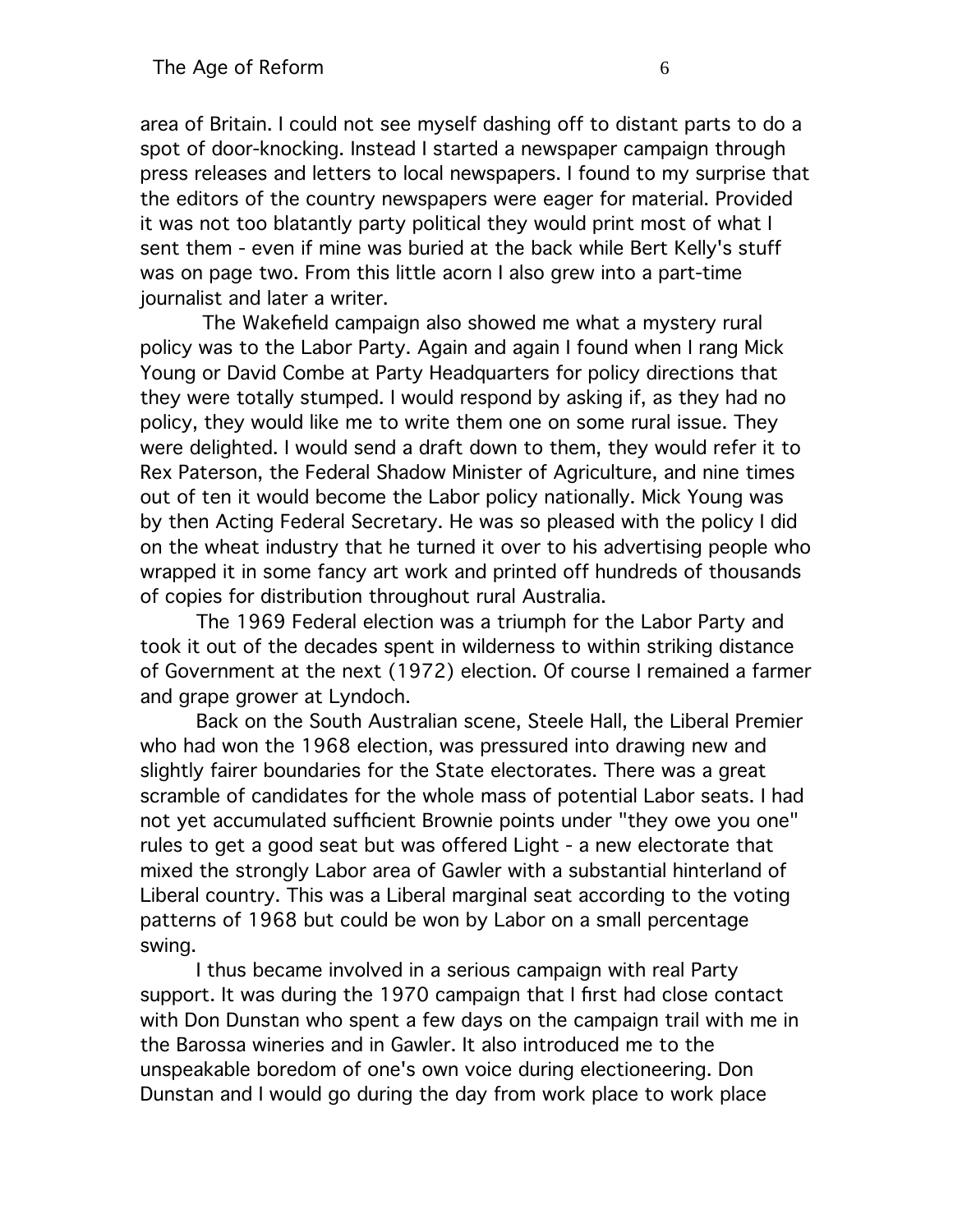talking to small groups and to sub branches in the evening. Don would give a marvelous little speech, full of enthusiasm and totally spontaneous while I would stand nearby trying to show how interested I was in spite of having heard it almost word for word fve times already that day and twenty times over the week. It was an art I was to learn but the boredom never passed. People complain they are bored by politicians but that is nothing to the way politicians bore themselves. The days of factory gate meetings were passing rapidly but later I found the same boredom with the radio and TV sound bites. Each journalist wanted a separate interview and I had to appear enthusiastic and fresh repeating the same media release a dozen times.

The 1970 South Australian election turned out to be a re-run of 1968 in terms of the popular vote and the new seats created by Steele Hall's redistribution fell into place as predicted by the 1968 fgures. Labor had a comfortable majority. The Liberal candidate for Light was Bruce Eastick, local veterinarian and Mayor of Gawler, who was a well known and presentable candidate and he kept the Liberal vote intact. I was naturally disappointed but can see that in retrospect it was the frst of a number of lucky breaks. I do not think I was cut out to be a local Member. To hold such a marginal seat would have required attendance at a constant round of local functions. They would have driven me mad. Even with Herculean efforts and the slight advantage of being a sitting Member I doubt whether I would have held Light in the 1973 election and it would certainly have gone to the Liberals in 1975.

Nonetheless, now was the time for me to call in the IOU's or rather TOYO's. I had run three good campaigns in Liberal seats and earned my ticket to a winnable seat. The 1970 election, fought on Steele Hall's new boundaries, had offered many winnable seats to Labor and this had mopped up most of the aspiring candidates waiting in the wings to enter Parliament.

The safest of safe Labor seats at Elizabeth came up due to the announced retirement of the sitting Member at the next election. There was an open feld for the Labor pre-selection of more than a dozen candidates with no front runner. I was encouraged to stand by David Combe who assured me that Mick Young would back me with the Union bosses. Mick was by that time fully committed to the 1972 Federal campaign and could not lobby the Unions on my behalf as promised. David Combe, although Acting Secretary, had come from outside the Union movement and did not have the same clout. Peter Duncan, an industrial lawyer, had plenty of Union contacts, was closer to the Trades Hall bar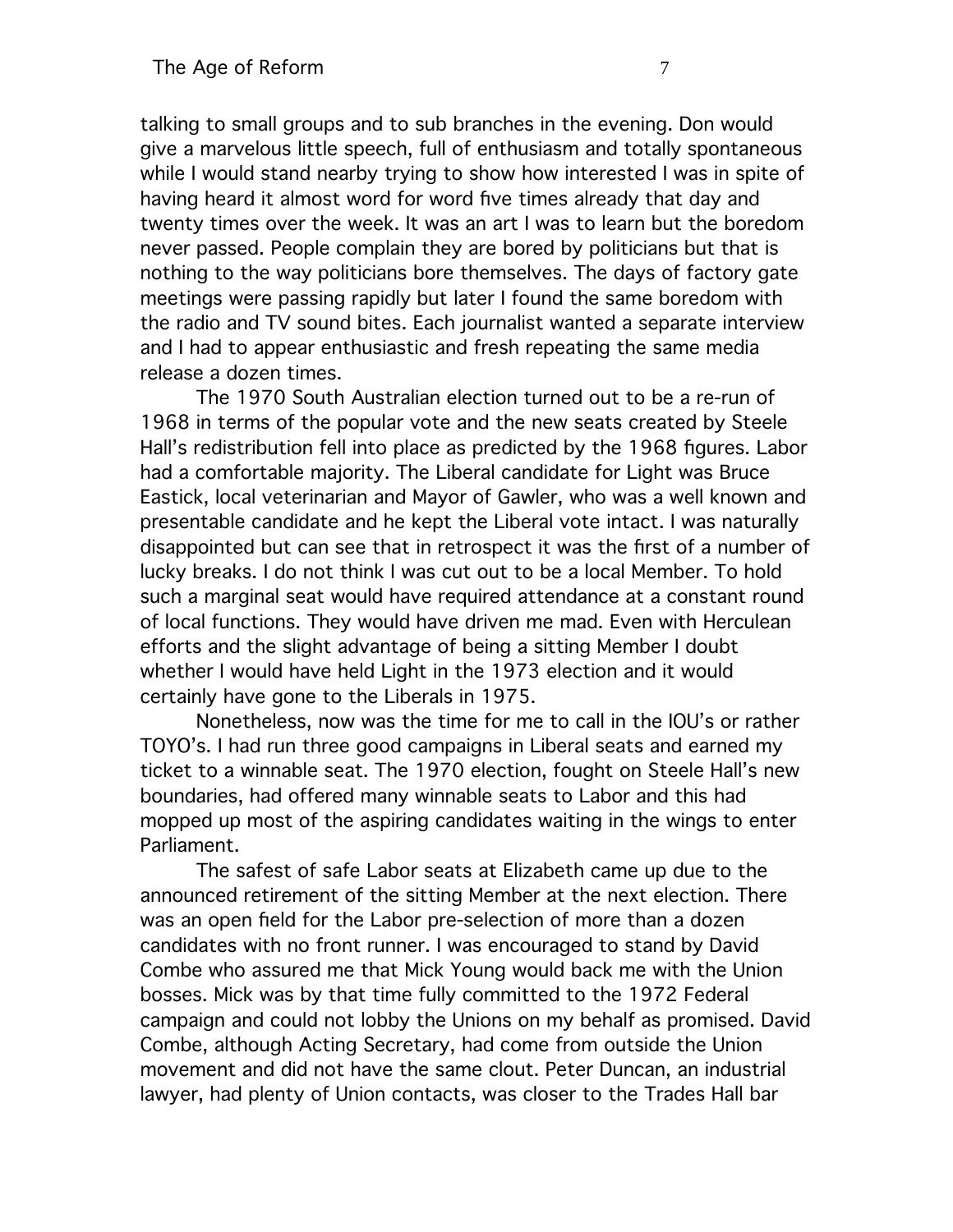and won the pre-selection for Elizabeth. I felt badly let down by Mick Young at the time but my defeat was in fact my second stroke of luck.

My third stroke of luck came soon after. Lloyd Hughes had been the Member for Wallaroo under Tom Playford's biased system of electorates. It was one of those tiny rural seats that Labor had eventually managed to win because of the workers in the Wallaroo port and superphosphate factory. After the boundaries were redrawn by Steele Hall the rural vote swamped Labor voters in the small towns. Lloyd Hughes lost in 1970. Don Dunstan was immensely loyal to Labor people and Lloyd had been such a stalwart during all those lean decades of Opposition before 1965 that Don Dunstan made sure Lloyd Hughes was endorsed for the Legislative Council seat of Midland for the election expected in 1973. Ces Creedon who had kept the Gawler district going for Labor for years was the other member of the Labor ticket. Lloyd Hughes withdrew due to ill health a few months after being pre-selected.

The pre-selection was re-opened and I stood. Fortunately there was no senior Union candidate. Union power brokers in the Party were not convinced Labor would win the Legislative Council seat of Midland as we were still in the middle of the computer-driven enrolment campaign. They had no idea Midland was already on the way to being safe for Labor. If they had I am sure I would have had some stiff opposition. There was one formidable candidate, Mark Harrison, an industrial lawyer who had plenty of Union contacts and considerable support from the Left faction of the Party. He was the *bête noire* of senior Party officials at the time. It was one of those storms that were intense then but are now completely forgotten. It had a galvanising effect on David Combe and Mick Young who were just as determined to defeat him as they were to select me. They pulled in all the "heavies" such as Don Dunstan, Clyde Cameron and Senator Toohey to lobby the Unions on my behalf. Of course I had all those outstanding IOU's to cash in but they could also rightly claim that the Midland seat had a large rural hinterland which could not be ignored and that my rural background was what the Party needed for a balanced team. Still, without Mark Harrison's intervention it would have been more diffcult for me to get such unifed support.

Ces Creedon and I did no campaigning to speak of in the conventional sense. All our efforts went into enrolling Labor voters in the suburban areas that had over the previous decades crept into Midland and changed it from a rural to an urban seat. The enrolment drive was so successful we won comfortably. In the Legislative Council seat of Northern the same enrolment campaign had been carried out in the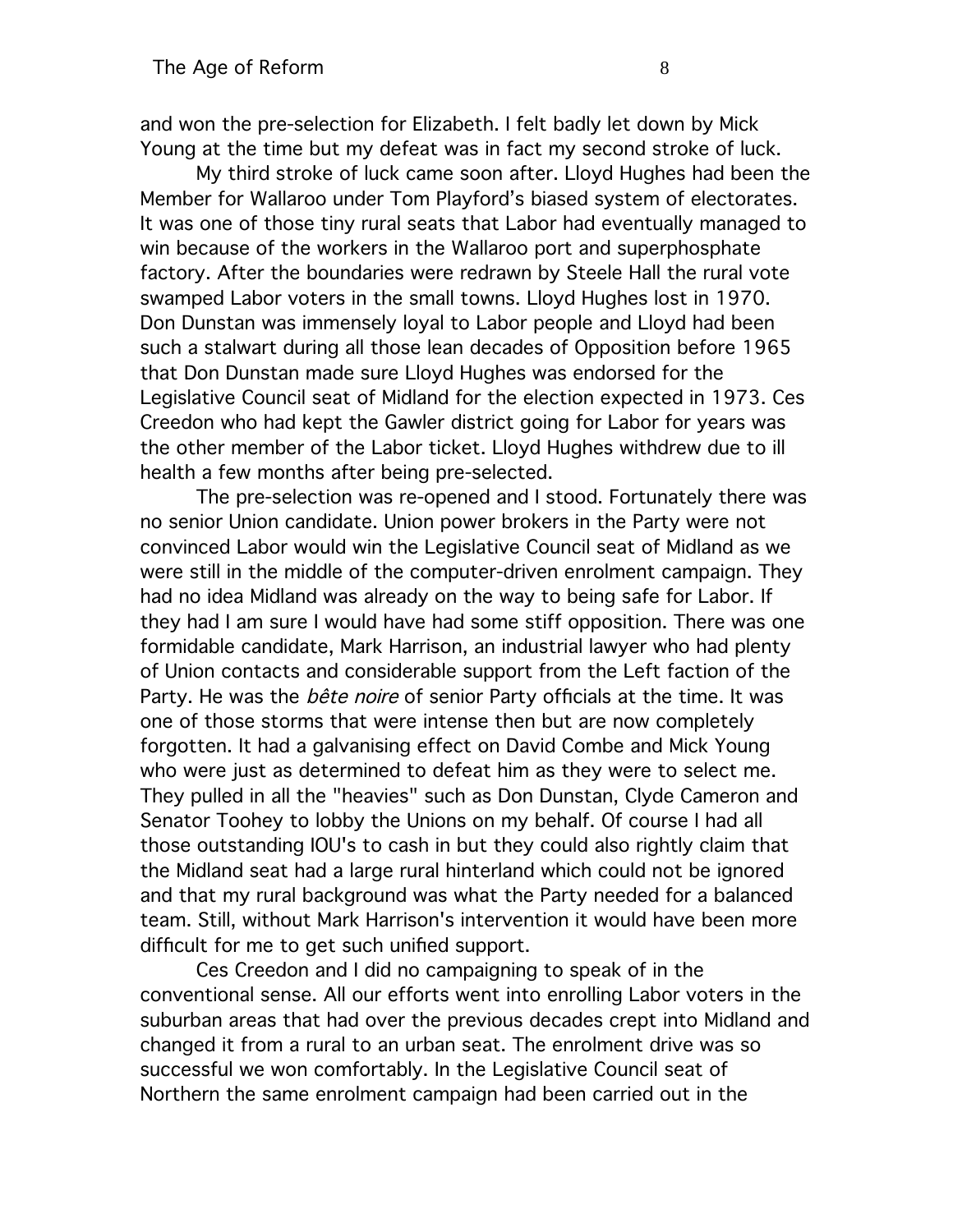industrial towns of Whyalla, Pt. Augusta and Pt. Pirie. The same potential existed for turning the rural seat into one with an urban majority. The Labor Party made great inroads into the Liberal vote but the Labor candidates narrowly lost to the Liberals.

 I was now a Member of the Legislative Council. I had to go and buy myself some formal clothes, even ties – something I rarely wore. I was determined not to join the club of dark-suited legislators and so bought myself some bright colored suits, including an orange one, some jazzy ties and corduroy jackets. Watch this space for future developments on the clothes front.

Don Dunstan decided this victory in Midland was the chance to move on the Legislative Council. It was still almost invisible - barely registering on polls of voters' perceptions. In the period after the election and before the recall of Parliament Don Dunstan mounted a public awareness campaign with marches and public rallies. These were organised to include public fgures not just the Labor heavy weights. The rally held in Light Square had Don Dunstan on the same platform as journalist, poet and man-about-town Max Harris - a surprising juxtaposition given Max's subsequent carping criticism of Don Dunstan in his newspaper column. At that time Max Harris rightly saw the Legislative Council as the ultimate symbol of the Adelaide Establishment which had treated him so shabbily over many decades.

As a participant, it all seemed to me so obvious at the time that a strong campaign with support from independent leaders of the civil society was vital. Paul Ginsborg in his excellent contemporary history of Italy – Italy and its Discontents 1980 – 2001 -is trenchant in his criticism of the Centre Left Government of the late 1990s for failing to organise campaigns with independent support from civil society for their constitutional and other reforms. He claims that a major reason for the failure of these reforms was the lack of organised support outside Parliament.

To understand the context of Don Dunstan's plan to reform the Legislative Council one needs to make a short gallop through South Australian constitutional history. The colony of South Australia was established in the early part of the  $19<sup>th</sup>$  century and was governed, as were all British colonies at that time, by a colonial Governor (complete with ridiculous uniform) and a Cabinet of senior public servants. The British Ministers and their offcials in London had learnt well the lessons of the American War of Independence and moved swiftly to include prominent citizens in the Cabinet. One of my Bagot ancestors was in the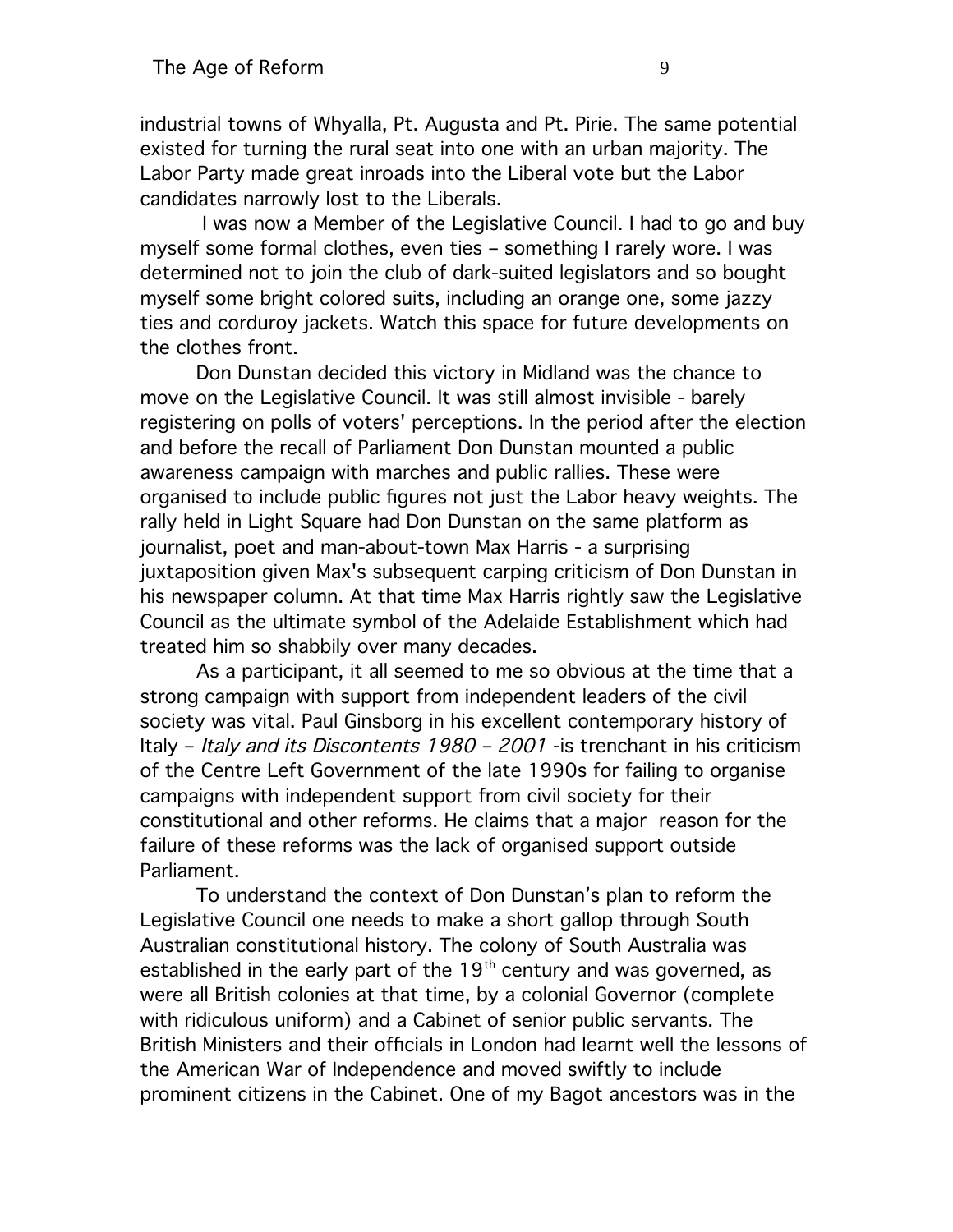frst Government of South Australia that included this wider citizen participation.

From there it was a short step to an elected Parliament in 1857 with an adult male franchise. The pace of reform was rapid - much faster than the home country of Britain. By the 1890s South Australia had a franchise that included both women and aborigines and could regard itself along with New Zealand as one of the frst truly democratic countries in the world. If one applies a crude test that a country cannot begin to call itself democratic unless more than half its adult citizens are eligible to vote then South Australia passed this simple test forty years before the mother of parliaments in Westminster.

Having taken the world of democratic progress by storm in the latter part of the  $19<sup>th</sup>$  century it was down hill all the way until the Dunstan reforms of the 1970s. The proud record of citizen enfranchisement was eroded when aborigines lost their right to vote at the time of Federation. Other changes were slower but just as insidious. The House of Assembly, the Lower House of the South Australian Parliament, was to become one of the most undemocratic in the world by the 1960s. Its organisation of electorates had become known as the Playford gerrymander or "Playmander" after the Premier of the period and its chief architect. The term Playmander was coined by Blewett and Jaensch in their 1971 book Playford to Dunstan but the "mander" was a misnomer as it was simple electoral fraud. Perhaps "Playfraud" would have been more appropriate. A gerrymander as invented in America was a system of drawing electoral boundaries so your opponents won a few seats with large majorities while the party in power won a much larger number of seats with only small majorities. In this way an evenly matched popular vote could be converted into a substantial parliamentary majority. Tom Playford was much cruder than this in his electoral manipulations. The country areas, which voted overwhelmingly for his Liberal and Country League were divided into electorates with small numbers of voters. The city of Adelaide, which contained three quarters of the population of South Australia, most of whom were Labor supporters, had electorates with four or fve times as many voters. Tom Playford did not need convoluted boundaries for electorates that give the term gerrymander its name nor was he concerned that big Liberal majorities in country seats wasted Liberal votes. The sheer number of country seats compared to those for the metropolitan area kept him in power for decade after decade.

South Australians were fortunate that the Playfraud period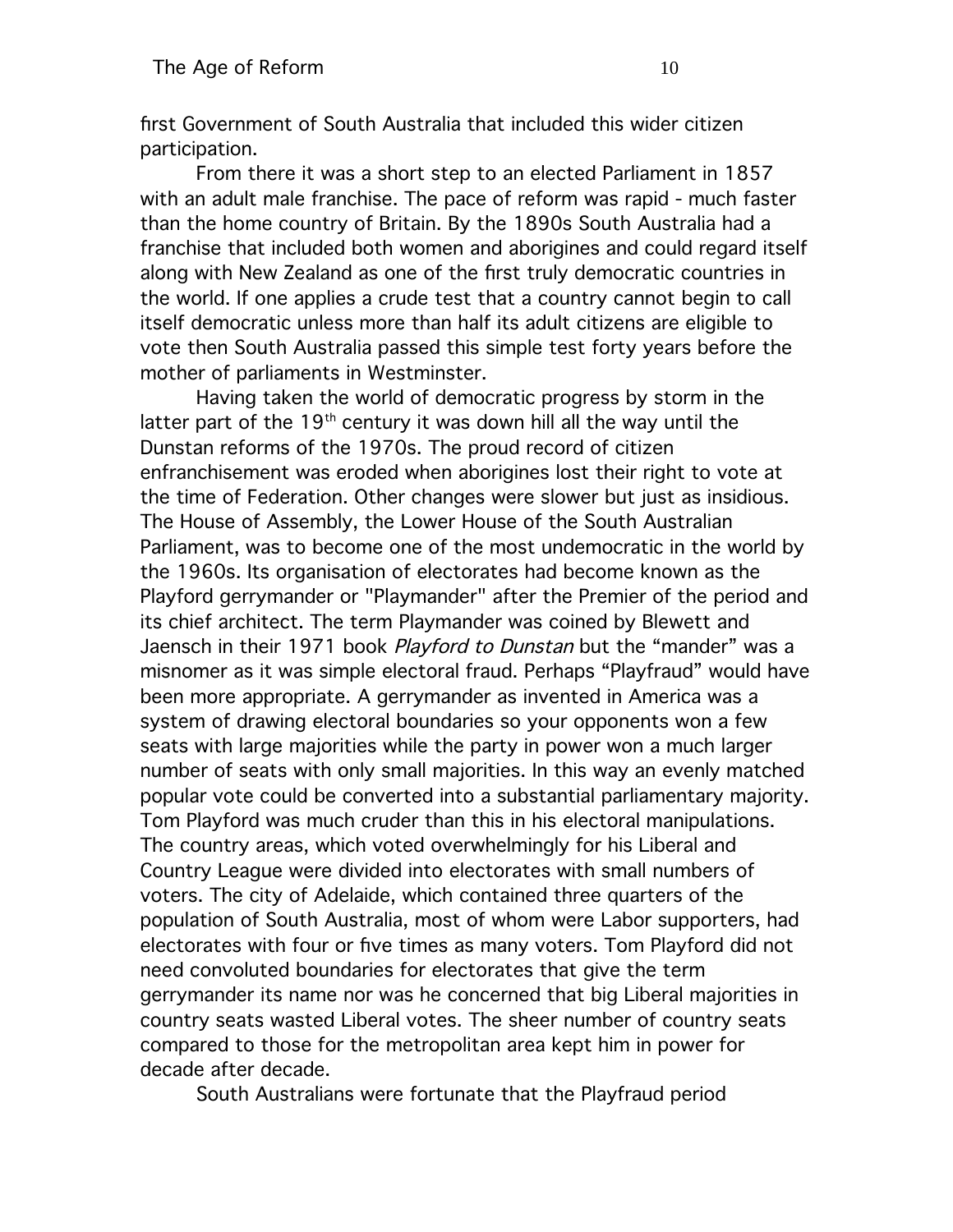occurred before election monitoring became an international spectator sport. It would have been most humiliating for South Australia to have been awarded a lead or wooden medal at the Electoral Justice Olympics by the Carter Foundation. To be considered in the same breath as Pakistan or Zimbabwe in terms of electoral manipulation would have been a severe blow to our self-esteem.

There was a faw in Playford's system of permanent power. As the metropolitan area expanded out into the country new Labor voters, even in small numbers, could change the political color of rural seats. He had tried to avoid this by establishing the City of Elizabeth - an Adelaide overfow suburb - in the Labor held seat of Gawler where a huge number of additional Labor votes merely increased the existing Labor majority. He was able to locate Elizabeth in a Labor electorate through his control of the State Government Housing Trust but elsewhere private housing development was not so easily organised and new housing in the north east and south of Adelaide started to change the electoral landscape. Finally in spite of the almost insuperable bias against it, Labor won in 1965 under the leadership of Frank Walsh. Don Dunstan became Attorney General, Minister for Aboriginal Affairs and a host of other hats that no one else wanted.

A similar period of manipulated political stability existed in Italy for near forty years after the Second World War. While the outside world saw this as a period of constantly changing governments the reality was a system of musical chairs in which the same Government, the same politicians and most important of all the same parties remained in power and only a few senior leaders shuffed ministerial seats. The Italian system was manipulated by means of fnancial corruption and no one would ever accuse Tom Playford of that. Talking to an Italian friend, when the system was falling apart in the early 1990s with senior Ministers being hauled before magistrates to be accused of colossal bribes, she said that these corrupt politicians had robbed her generation not only of their taxes but of their politics. She explained that politics had dropped out of the lives of her generation as they realised that whoever you voted for resulted in the same government led by the same tired manipulators.

Although money pay-offs were not involved in South Australia Tom Playford did succeed in removing politics from elections. Whoever you voted for the electoral bias was so strong that Playford and the Liberals always won. It is not just in Playford's South Australia or the Christian Democrat's Italy that large parts of the political class conspire to take politics out of democracy. It is a growing trend worldwide. A major reason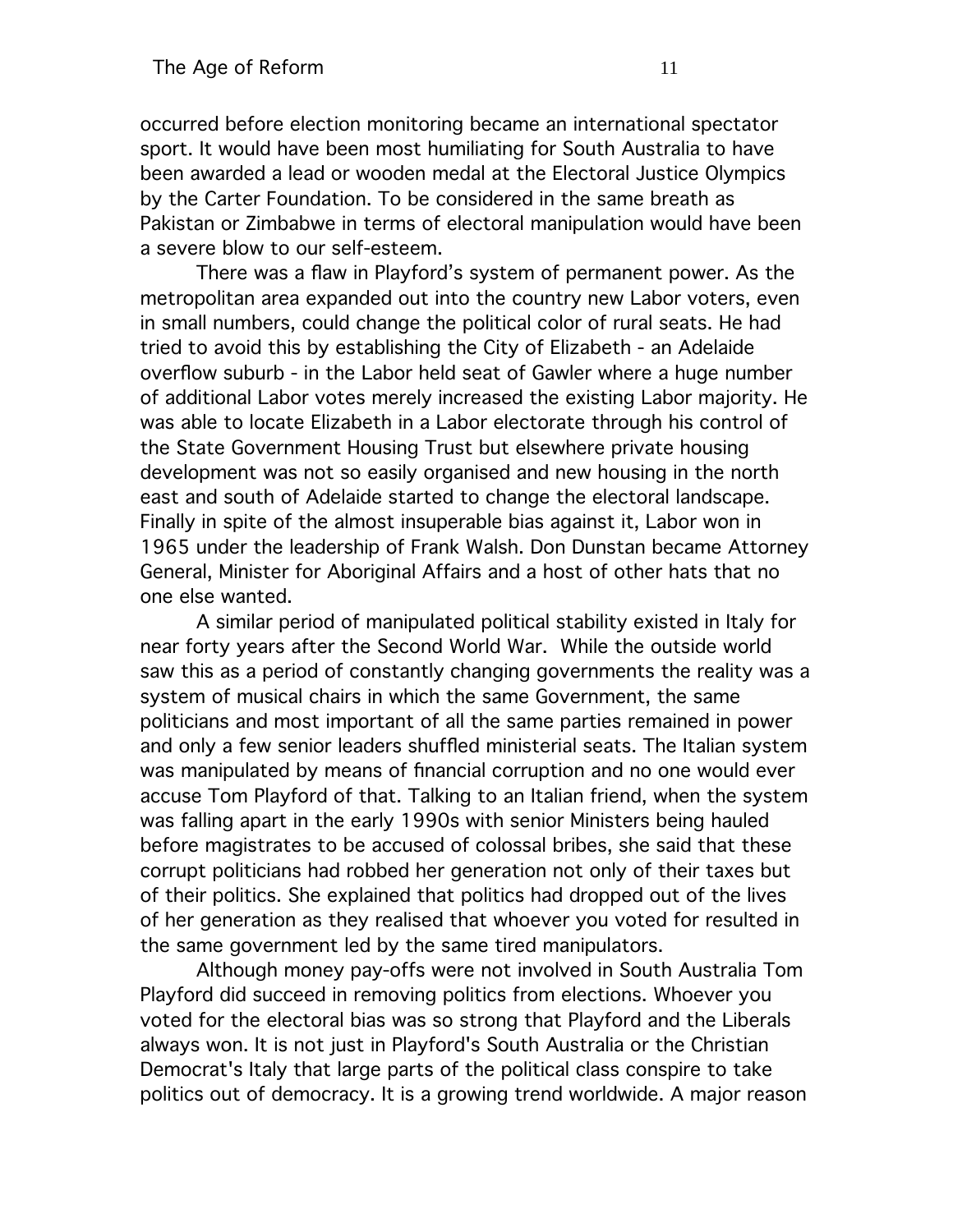is corporate funding of both Left and Right. Business has found that funding both sides is good insurance. While they provide more to their traditional allies on the Right they give enough support to the Left to remove any sting from the Left's policies. Citizens can vote but increasingly fewer and fewer are bothering as they know that corporate sponsorship calls the tune for both sides.

The 1965 election in South Australia changed the political power of the voter with a bang. Politics were reinvented. Don Dunstan raced reforming Bill after Bill into the Parliament and the statute books for the next several years grew fatter than those for the previous decade. Frank Walsh retired as Premier towards the end of the Labor term and Don Dunstan was narrowly elected Party Leader and Premier ahead of Des Corcoran. The Labor Government had lost some public support during its frst term. As Machiavelli truly said, when instituting a policy of change governments must lose support from those adversely affected while those who receive benefts are slow to realise their good fortune and reward governments accordingly.

Don Dunstan when he became Premier launched a strong publicity campaign to recover many of the wayward Labor supporters. There was a turn round in the popular vote but Labor still lost in the 1968 election because Tom Playford's Achilles heel now turned against Labor. Tom Playford's tiny rural seats were not only vulnerable to the steady outward creep of Adelaide's suburbs but during the decades in the wilderness Labor had picked up a few rural seats that contained some industry, a sawmill, a railway workshop or various factories. These rural seats had been won through a combination of a solid core of Labor voters in the factories, a popular local candidate who swung a few additional votes to Labor and Tom Playford's success in abolishing politics. Some of the rural voters felt they could safely vote for the popular Labor candidate without changing the permanent Liberal Government in Adelaide. Labor changed that in 1965 but Don Dunstan changed it most of all. His hectic pace of change meant no one could fail to realise that votes changed things and many people in conservative rural areas were not impressed with this young Labor lawyer. The leakage of Labor votes was only small but given Playford's tiny country electorates it was sufficient to throw the Dunstan Government into Opposition.

The 1965 to 1968 period of Labor Government revealed a skeleton in the constitutional cupboard that had been quietly mouldering away for a century or more - the Legislative Council or Upper House of the South Australia Parliament. How could a complete House of Parliament with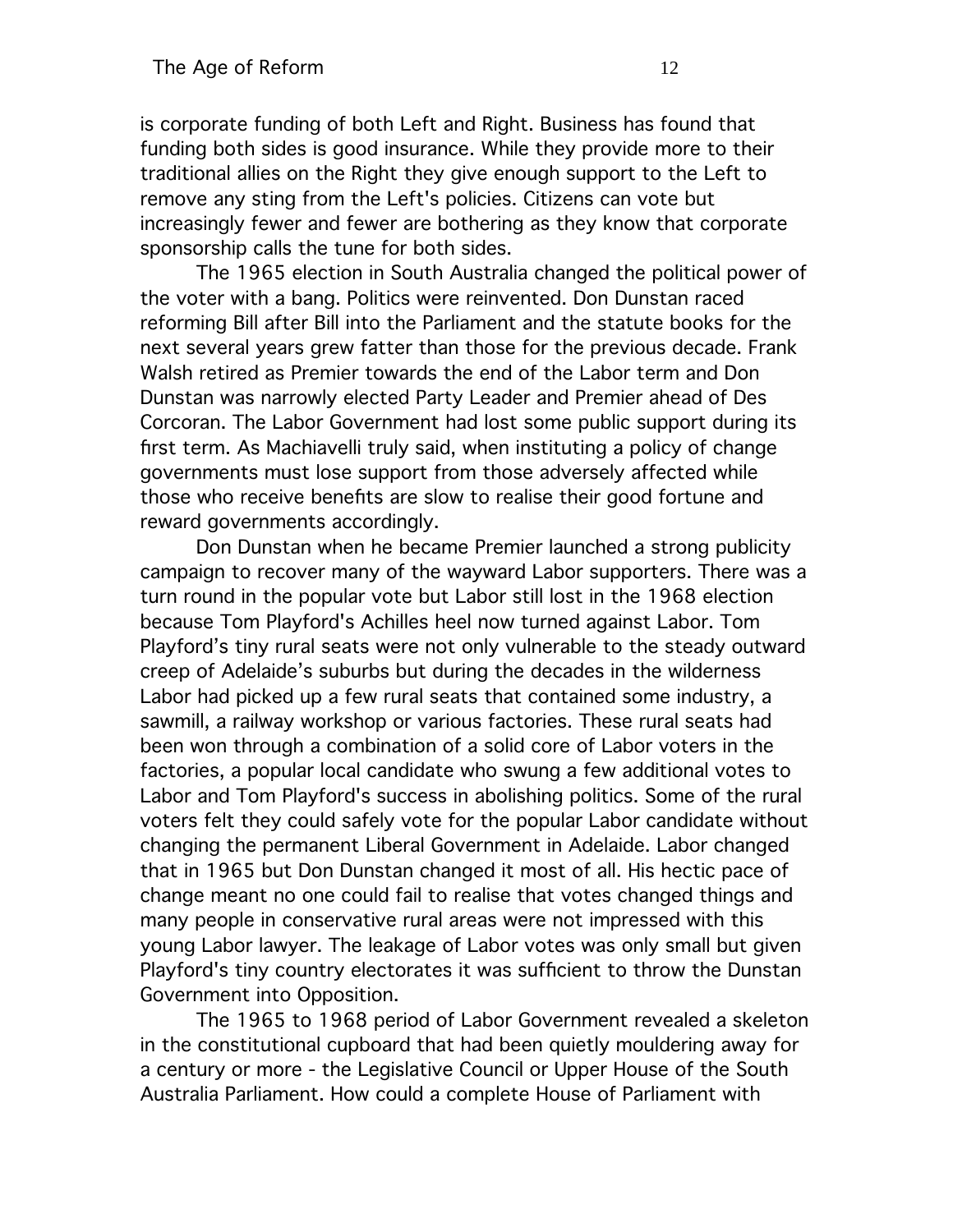twenty members, a fne debating chambers with red leather benches and the whole panoply of President and Black Rod become mislaid for a hundred years?

 A stain on the reforms of the late 19th century had been the failure to change the Legislative Council. It had complete veto powers over the House of Assembly as the House of Lords had in Britain at the time. It was elected - not appointed or inherited - but the franchise was restricted originally to people with substantial property who could through this second chamber control the "excesses" of the popular will. The excesses of democracy were a great concern to the ruling classes in the 19<sup>th</sup> century and even earlier to the drafters of the American constitution. They thought that their property would be confscated by these populist democratic frebrands if they ever gained complete power. How wrong they were!

While the power of the House of Lords was broken in Britain early in the 20<sup>th</sup> century by the Parliament Act which allowed the Lords in the last resort only delaying powers over Bills from the Commons no such changes occurred in South Australia. While the Liberal Party was in power through the decades of the Playford Government the Legislative Council sat for a few hours every week and quietly passed the Government's Bills with one exception. The majority of Liberals in the Council refused to support Playford's nationalisation of the Adelaide Electric Supply Co. The Bill was only carried with Labor support.

While Tom Playford, as Premier, had cooled the temperature of the political debate generally in South Australia the atmosphere of the Legislative Council had been reduced to absolute zero. Labor in Government changed that too. The Council suddenly emerged as a major obstacle to reform. Bills sent up to the Council from the Assembly were sometimes defeated outright but more often mangled with amendments so they contained few of the original objectives. Another tactic was to leave them undebated on the Notice Paper (agenda) until the end of the session when they just lapsed.

Winning Labor control of the Legislative Council appeared to be even more hopeless than gaining a majority in the House of Assembly. The old property franchise qualifcation had withered away with infation to a low level where anyone who owned or rented a house was eligible to enrol. It was discriminatory against women who often were not joint owners or tenants with their husbands but this injustice affected both Liberal and Labor voters alike. Again it was those pesky electoral boundaries that so effectively defrauded many South Australians of an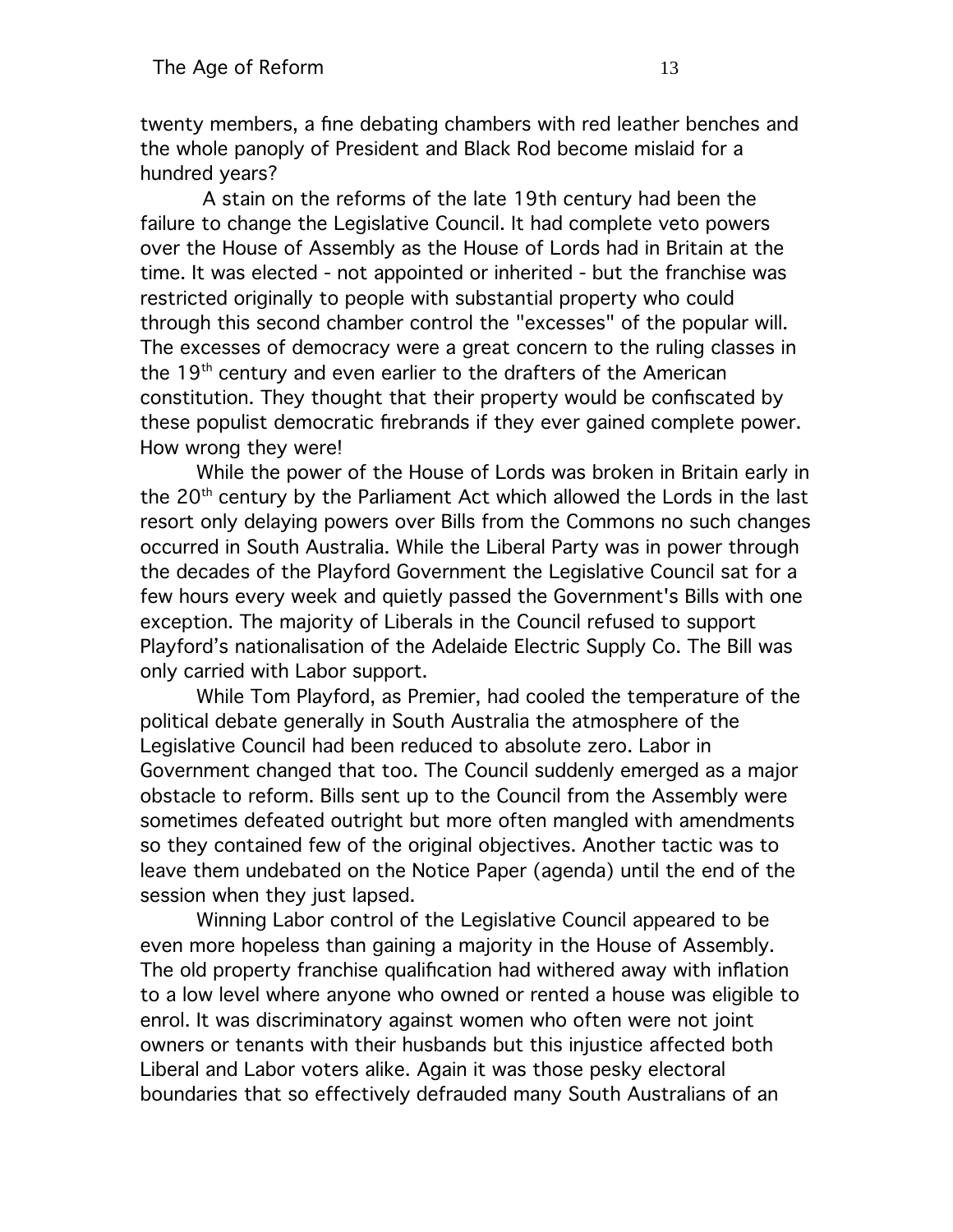effective vote of equal value. Like the House of Assembly there was a heavy bias in favor of the country where the Liberal Party gained most support. The Legislative Council had a complex multi-member system of electorates. They were not the multi-member proportional electorates as in New Zealand but a strange system of winner-take-all. The details are not important. The outcome was that twelve members represented the quarter of the population that lived in the country while eight represented the three-quarters of the population resident in Adelaide. For decade after decade during the Playford period, Labor won only four of the eight Adelaide seats and none in the country. It had a total representation of four members out of twenty, yet Labor regularly received between 50 and 55% of the popular vote state-wide. In the annals of electoral fraud world wide 20% of the seats for 50% of the votes must be a record that even Zimbabwe cannot beat.

As well as the electoral bias many people who were eligible to vote were not enrolled. Enrolment was not automatically extended with the normal enrolment for the House of Assembly and the Federal elections. The Legislative Council had such a low profle that many people did not know or care about its existence and could not be bothered to enrol. The Liberals had realised its importance as a second line of defense and had encouraged their supporters to enrol in rural electorates. Labor was more concerned with gaining Government through a majority in the Lower House and had given a low priority to Legislative Council enrolment. The urban creep that had fnally destroyed the Playford grip on power had not been transferred to the Legislative Council. More and more working class voters spreading into rural seats had fnally tipped the balance to Labor but they were not enrolled for the Legislative Council so nothing changed in the Upper House.

During the 1965 to 1968 period Don Dunstan had persuaded the electoral administration to post out enrolment forms to every elector in the State. The response had been poor and from Labor's point of view, the take-up had been just as high among Liberal as Labor supporters. In 1968 the reform of the Legislative Council was on the back burner as Don Dunstan fought for his political survival. Labor lost the election. Don Dunstan had been a brilliant young Attorney General and for a few months Premier. He had fought a good campaign and virtually restored Labor's popular vote but he had failed the only test that counts and did not have a majority of seats in the Lower House to enable Labor to form a Government.

Luck is most important for politicians - just as important as all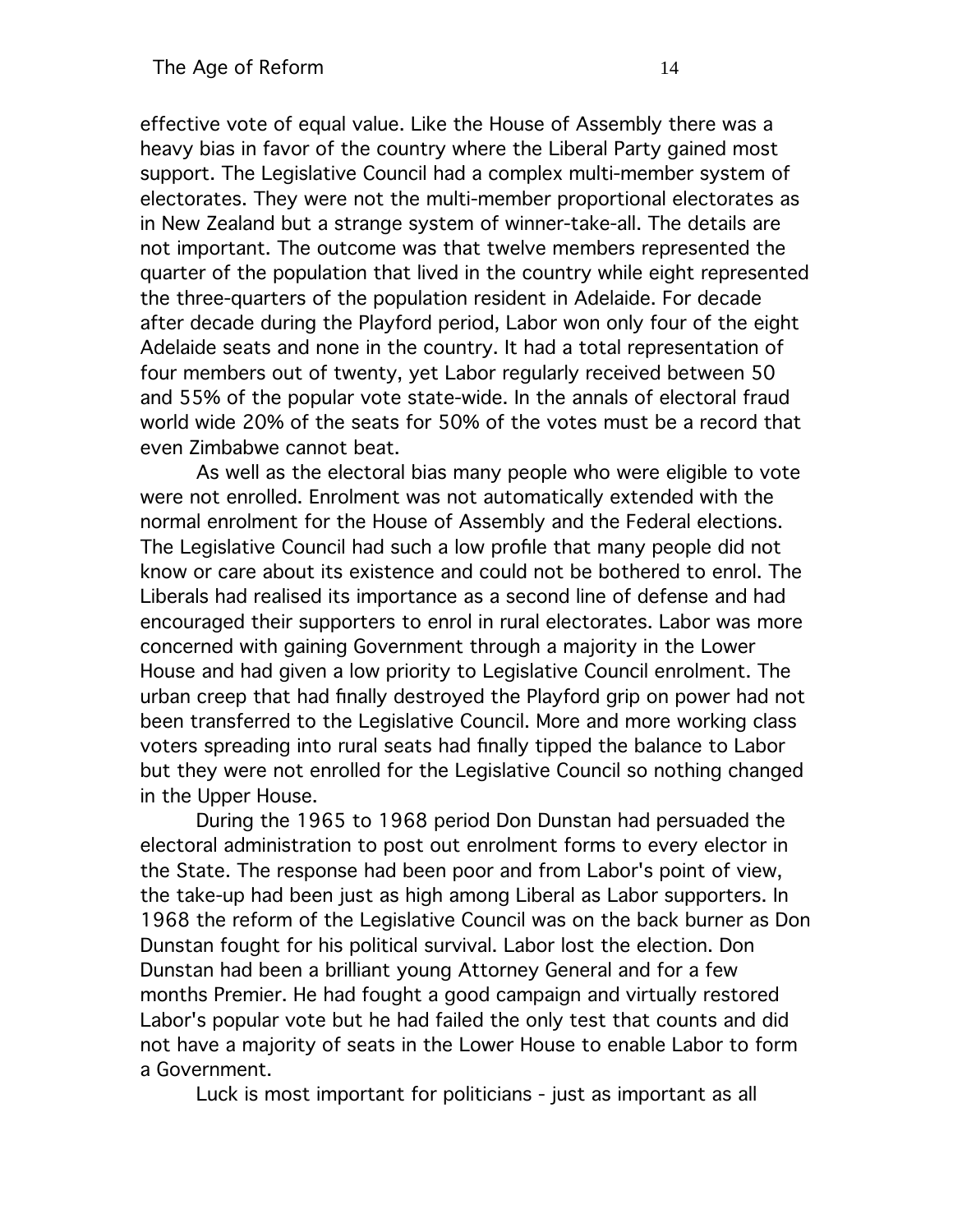those other leadership characteristics that are so often discussed. Don Dunstan received a lucky break from the Liberal Party. After Tom Playford lost the 1965 election he retired and the Liberals jumped a couple of generations and selected Steele Hall as their Leader of the Opposition and then as Premier. Political parties around the world seem to make the same mistake. A Party gains power after decades in the wilderness with a young and totally inexperienced leader and the defeated Party throws aside its old leaders in favor of a fresh image. The greatest weakness of the new Government - youth and inexperience - is immediately cancelled out in electoral terms as the Leader of the Opposition is also young and inexperienced.

It is fascinating to speculate what would have happened if the Liberals had chosen a nonentity from Playford's old Cabinet and if he (they were almost all men) had kept a low profle and waited for the 1968 defeat of Labor. Don Dunstan could have ranted and shouted "we was robbed" from the roof tops but if the Liberals had kept their nerve the effect would have gradually seeped away. The citizens of South Australia would have returned to their apathy, feeling happy that Labor had removed Tom Playford's repressive social legislation, but otherwise they were back with the comfortable old system where politics were cooled to such a level that State elections passed without a ripple. If the Liberals had won again in 1971 would Don Dunstan have stayed? Would he have moved to fresh Federal felds as Steele Hall did after his defeat in the 1970s?

That did not happen. Steele Hall, as Premier, aggressively entered the political debate with Don Dunstan and, by arguing with him, helped Dunstan keep the "we was robbed" campaign alive after 1968. Don Dunstan made sure that the issue did not go away and fnally the Liberals put forward an electoral reform plan which narrowed the bias between country and city to a level where city electorates were only double the size of those in the country. In most modern democracies a 10% variation between seats is allowed as population movement does not permit every seat to be exactly equal all the time. Any bias greater than this in favor of one section of the country is regarded with suspicion by international monitors. We were, after the Hall reform, no longer in the Pakistan or Zimbabwe class but hardly paragons of democratic fairness.

The only way Steele Hall could attempt to justify his strong rural bias was to stress the constituency role of the Member of Parliament and downplay the legislative role. The constituency argument ran along the lines that MP's need to contact their constituent, write letters and see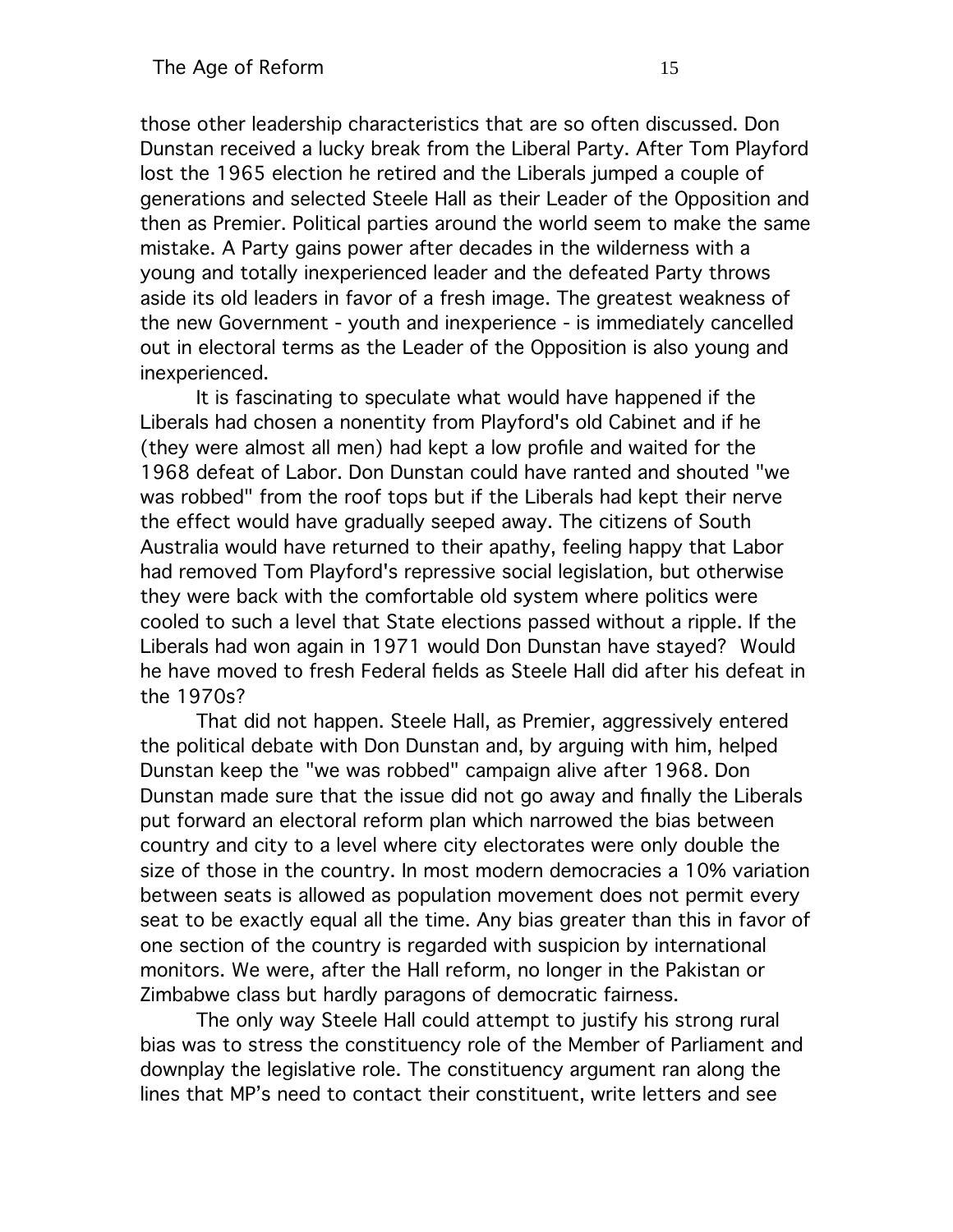Ministers on their behalf and that a vast rural electorate made such contact diffcult. 1968 seems a long time ago. It was before the era of fax and email but there were effcient telephone and postal services that enabled easy contact over long distances. The argument did not coincide with reality as I knew well from my contacts with Mollie Byrne, the Labor Member for Barossa. It was one of Playford's rural seats that had been swamped by housing development on the Tea Tree Gully vineyards. These suburban electorates might be compact but their young populations generated many times the electoral work compared to stable or declining rural populations.

Don Dunstan had a large ego. It is impossible for a leader with his self-confdence and ambition not to have one but it was under control. Many politicians become so dominated by their ego that they become convinced that if they can only communicate with more people they will persuade them through the force of their personality and argument to vote for them in an election. Don Dunstan had used argument, publicity and force of personality effectively as Premier and Leader of the Opposition but Labor's private polling for the 1970 campaign showed that the voters were tired. They had had enough of politics. They thought Don Dunstan and Steele Hall were always squabbling and should get together more often for the "good of the State." The polls also showed Labor would win comfortably on the new electoral boundaries and high temperature politics could turn voters away. Don Dunstan was persuaded by the polls and his campaign advisers to play down the politics, not to rise to Steele Hall's attacks and generally to play it cool in spite of his natural combative instincts. Perhaps that is why the campaign managers could allocate a considerable chunk of Don Dunstan's time to my campaign in the marginal seat of Light.

Don Dunstan realised that although Steele Hall's reform was totally inadequate in terms of electoral justice it was enough for Labor to win Government, which is exactly what happened at the next election in 1970. Now back in Government Don Dunstan was able to return to that old skeleton - the Legislative Council. Today we live in a computer world where it has joined the TV and washing machine as just another household appliance. It is hard to recall how little we knew about their capacity in 1970. Don Dunstan, as Premier, was responsible for electoral administration and had the rolls put on computer. It was then suggested to him that the rolls could be printed in two ways - the normal alphabetical list used in each polling booth at an election and another list that placed each elector in a street in the electorate. Now we all have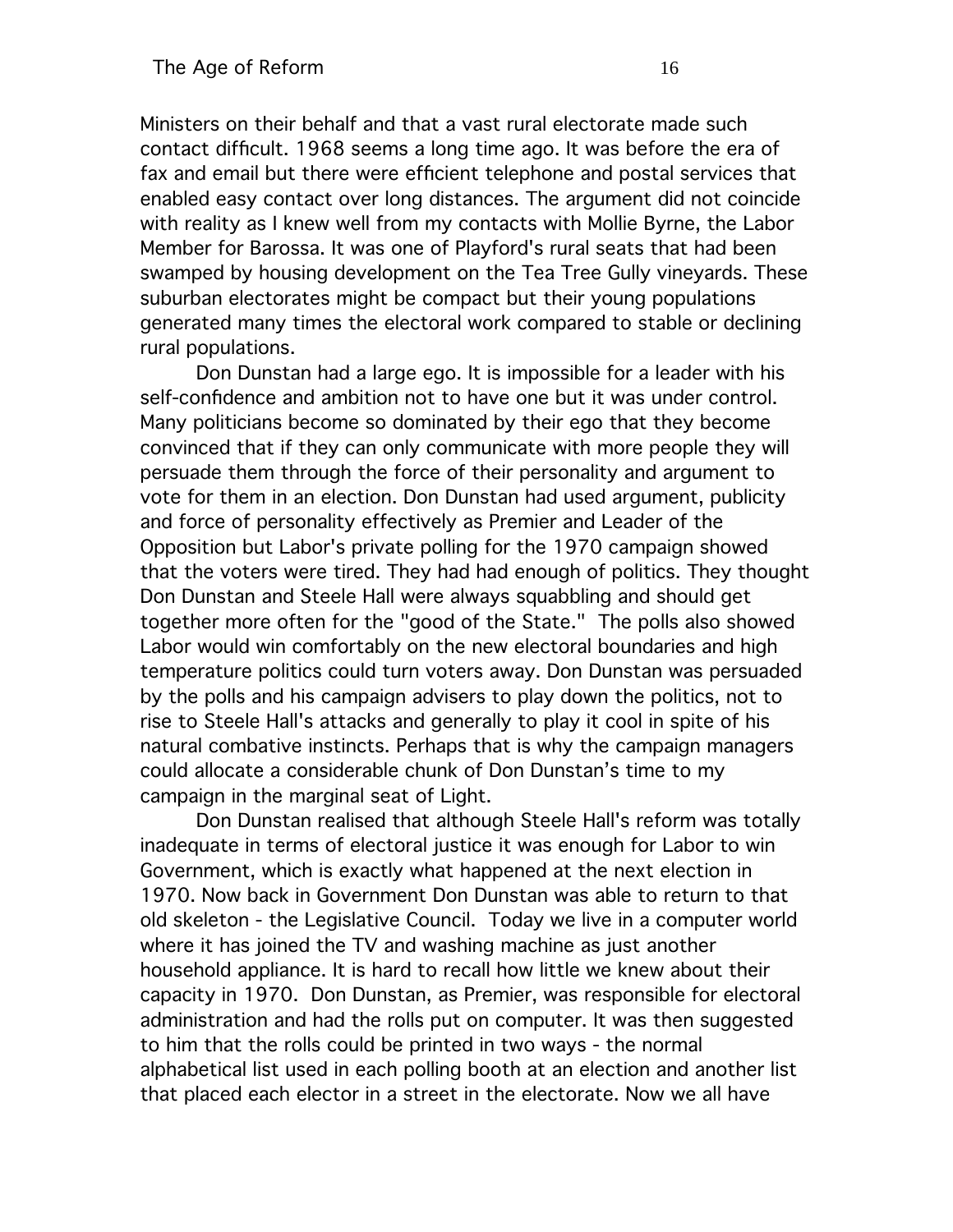such data bases on our personal computers but at the time it was a considerable innovation. This street order roll became the weapon that won seats in the Legislative Council for Labor and changed the constitution of the Legislative Council.

Previous attempts by Labor activists to enrol people for the Council had been frustratingly slow and had petered out in despair. One needed to go from door to door, ask the residents their names, look up the alphabetical roll and determine if they were also on the Council roll (a "LC" was printed in the margin). If they were not one tried to persuade them to fll out the form. If they were on the roll the whole exercise was a waste of time. Now half of this tortuous process was eliminated. The party worker looked down the street list, identifed immediately those who were not enrolled for the Council, called on them and persuaded them to enrol. Enormous and rapid progress could be made. Campaigns were started in Midland - the electorate north of Adelaide that included Elizabeth, Salisbury and other safe Labor Assembly seats - and Northern where the industrial centres of Pt. Pirie, Pt. Augusta and Whyalla contained a great reservoir of potential Labor voters. Of course we concentrated our efforts in electorates which had large Labor majorities and, within those, on the polling booths which were even more strongly Labor.

Our approach on the doorstep was to say "I am from the ALP" and if we received any response that indicated the voter was not a supporter we walked away without mentioning the enrolment drive. In this way we believed that more than ninety percent of our new enrolments would vote Labor and so it turned out. Ces Creedon and I won our seats in the 1973 election with a most handsome majority.

At the frst Caucus meeting after the election Don Dunstan revealed his master stroke. To stop the Legislative Council adjourning the reform Bills day after day until they fell off the Notice Paper (agenda) the frst session of the new Parliament would consist of only three Bills - the normal money Supply Bill and the constitutional reform Bills. I do not remember precisely how long it was between that Caucus meeting and the opening of Parliament - it would have been at least some weeks - but not a word leaked from Caucus or the Party Offce. There must have been 40 or 50 people in the know and while we were told to keep quiet there was no great song and dance about swearing to secrecy. Don Dunstan just expected that it would happen. At the same time Gough Whitlam as Prime Minister of Australia was unable to stop his Cabinet leaking like a sieve. To announce anything at a Federal Labor Caucus meeting was the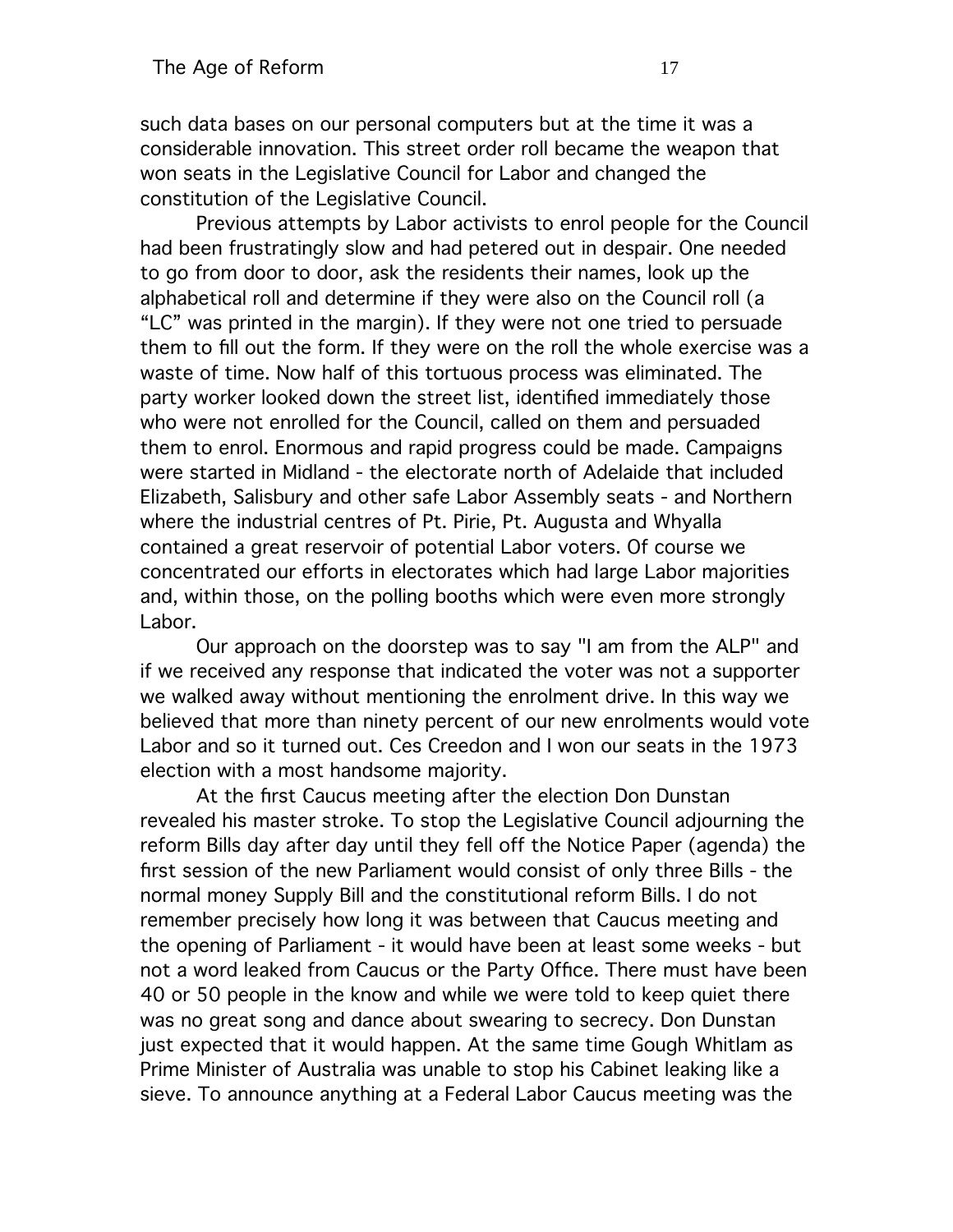equivalent of issuing it straight to the press. Nor were we briefed on our behavior at the Parliamentary opening. We treated it in exactly the same ho hum way as normal with no whispering or giggling. The surprise was total. The press and the Liberal Party were stunned when the Governor marched in and said that there would be only three Bills that session! It must have been the shortest Queen's speech on record - only a few minutes and unheard of for an incoming Government after an election. There was no way that the Liberal Opposition could use their Council majority to adjourn the reform Bills to the bottom of the agenda. There was nothing else on the agenda. They had to debate them while Don Dunstan's campaign in support was operating at full strength outside Parliament.

There were three main elements in the Legislative Council reform. First, the same franchise as the Assembly with no separate enrolment, no property requirement, and no voluntary enrolment.

Secondly, a system of proportional representation with the whole State as a single electorate based on the German voting system. The Legislative Council would be expanded from 20 to 22 with 11 members coming up for election every 3 years. There would be Party lists and transfers of votes but any Party obtaining less than 5% would be eliminated without having its votes transferred.

Thirdly, the reforms introduced a deliberative vote for the President of the Legislative Council and the Speaker of the Assembly. This reform was a frst in the history of the Westminster-style Parliaments. The reason for this reform came from the previous decade where Tom Playford, the Premier, had failed to change his infamous electoral boundaries quickly enough to avoid the expansion of Labor supporters into small rural seats. He had been landed with a Parliament in which he had a majority of only one (the independent speaker Tom Stott). This was suffcient to run the Government on a day to day basis but not to change the electoral boundaries. To change them required a constitutional amendment and a constitutional majority to pass it. That is a majority of half the total members of the House plus one. There were at the time 39 Members in the Assembly - Labor 19 and 19 Liberals plus Stott's casting vote making 20 for the Playford Government.

When Playford's attempt to change the electoral boundaries came before the House, Don Dunstan as the Labor Party's legal eagle had developed the strategy of withdrawing one Labor Member from the vote so there were only18 Labor. The Liberals had 19 so they won the vote on the foor but it was not a half (19) plus one - that is 20. The Speaker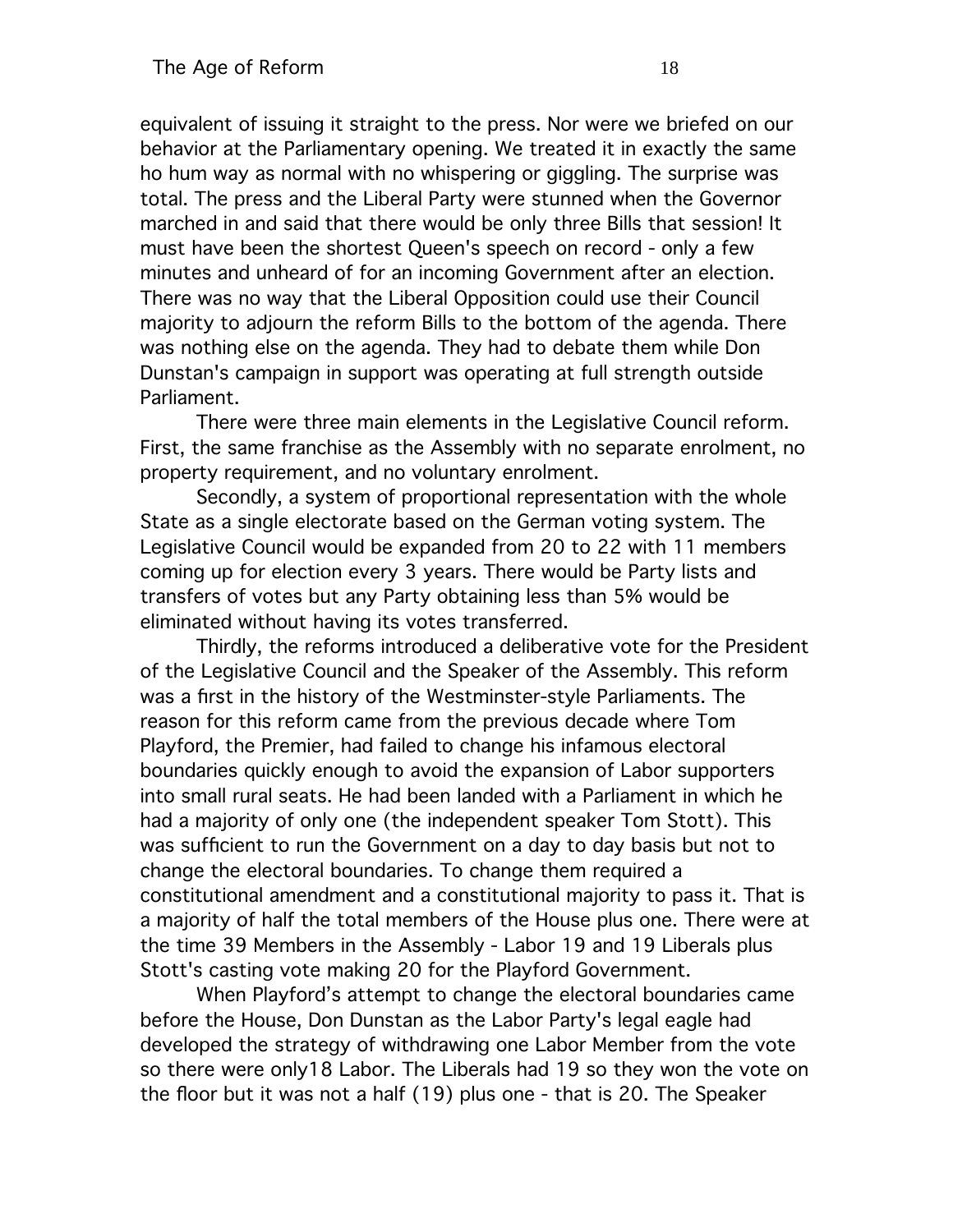could not vote as the rules of the Westminster system say he only votes when there is an equality of votes on the floor. Tom Playford, the Premier, was stymied. His system was crooked but he could not change it make it even more crooked.

Don Dunstan could see the same problem occurring in the reformed Legislative Council of 22. If Labor had continued to get the popular votes it got in 1970 and 1973 it would have won 6 out of 11 seats. After two elections 12 out of 22 - enough in theory for a constitutional majority but if one Member was President and only 11 were on the foor Labor would win the vote against the 10 Liberals but not by the constitutional majority of half plus one. The President would be unable to vote because the vote on the foor was not tied. By giving the President a deliberative vote this could be added to the 11 to make the necessary constitutional majority. In fact it has never been used in this manner as Labor has never yet had 12 members in the Legislative Council.

The reform of the Legislative Council may well have contributed to the new three-way split in South Australian politics where the Liberals and Labor seem to vary around 35 to 40% of the vote. The rest is distributed among other parties with the Democrats gaining a solid 10 to 15%. I doubt whether the Democrats would be able to sustain their vote if it were not for their success in the Council. If they just came third, election after election, in Assembly seats their support would soon drift away but with their place as the balance of power in the Council on many issues they are able to harvest publicity and support.

The frst session of the 1973 Parliament was a baptism by fre for Ces Creedon and I as novice backbenchers. Normal Parliamentary business was suspended and we were plunged into the most important constitutional reforms for a century. The opposing sides were evenly matched. The Liberal Opposition in the Council under Ren De Garis still had an overwhelming majority of fourteen members out of twenty and a complete power of veto with this majority. The Liberals realised that Labor would certainly win another two members in Midland at the next election and had an excellent chance of picking up two in Northern also. That gave us only ten with our existing six in the twenty-seat House and no power to change the constitution. We would have to wait for another election in six years time to take the fnal two Northern seats. In six years we could have a majority of twelve in the twenty-seat House. At that stage we would have an absolute majority and could abolish the Legislative Council or do whatever else we wanted. The sword of total abolition in six years time was reinforced by more immediate public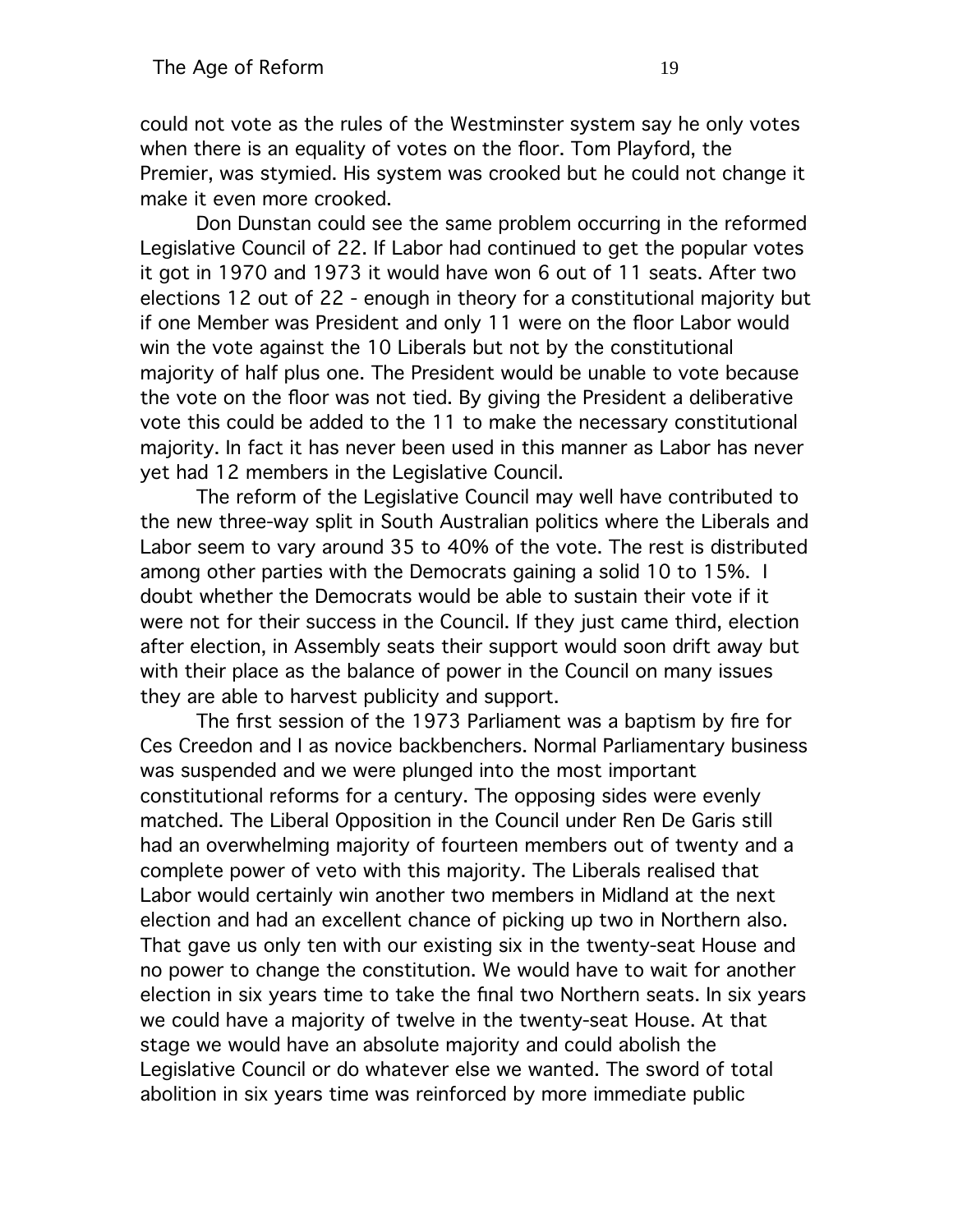pressure from the campaign Don Dunstan was running with considerable support from leaders of civil society in the media. The existing system was so obviously fraudulent and indefensible that the Opposition had little ammunition to respond with. While ultimate Labor control was a much talked about scenario, Don Dunstan was realistic enough to see that he would have to win the next two elections convincingly to achieve it. A week is a long time in politics and six years an eternity. In the meantime he would be faced with a recalcitrant Legislative Council - even more than usual - if the Liberals believed they were a suicide squad with nothing to lose in terms of public acceptability.

The debate raged. Amendments few back and forth between the two Houses. The fnal stage was a conference - my frst, but there were many to come - between representatives of the two Houses where the fnal horse-trading took place. It was a marathon all night and early morning conference. Those not involved hung round the corridors waiting, as with the election of the Pope, for smoke signals indicating some progress. The fnal Bills were passed at something like three in the morning. Chris Schacht, Assistant Party Secretary, was in the gallery with one or two other Labor supporters and gave a loud cheer when the President fnally put the motion: "That this Bill do now pass" .... "I think the ayes have it." Old S'Lyell McEwen, the President, looked up at them sourly and said: "I suppose it is too late to have the gallery cleared."

While the constitution was up for reform Don Dunstan also changed Steele Hall's boundaries for the Assembly and set up an independent electoral commission that has so far proved to be tamper proof. We were fnally free of any comparison with Pakistan and Zimbabwe. It was also an enormously important change but was overshadowed by the reform of the Legislative Council.

These constitutional reforms must rank as Don Dunstan's greatest achievements - certainly much greater than his social reforms. Reform of pub hours, the lottery and the TAB dominated the press columns when he died but they would have happened anyway. Similar reforms occurred in Victoria under a Liberal Government. The constitution was Don Dunstan's triumph but he was not a one-man band. He had a strong team in Hugh Hudson, Geoff Virgo and Len King and was prepared to leave them to take the running on many of the details in Caucus. I do not wish to diminish the considerable contribution they made to the reforms - Hugh Hudson was the originator of the idea of using the German voting model which is some "detail" - nor am I trying to allocate fame. It was Don Dunstan's management style to balance delegation and control and he